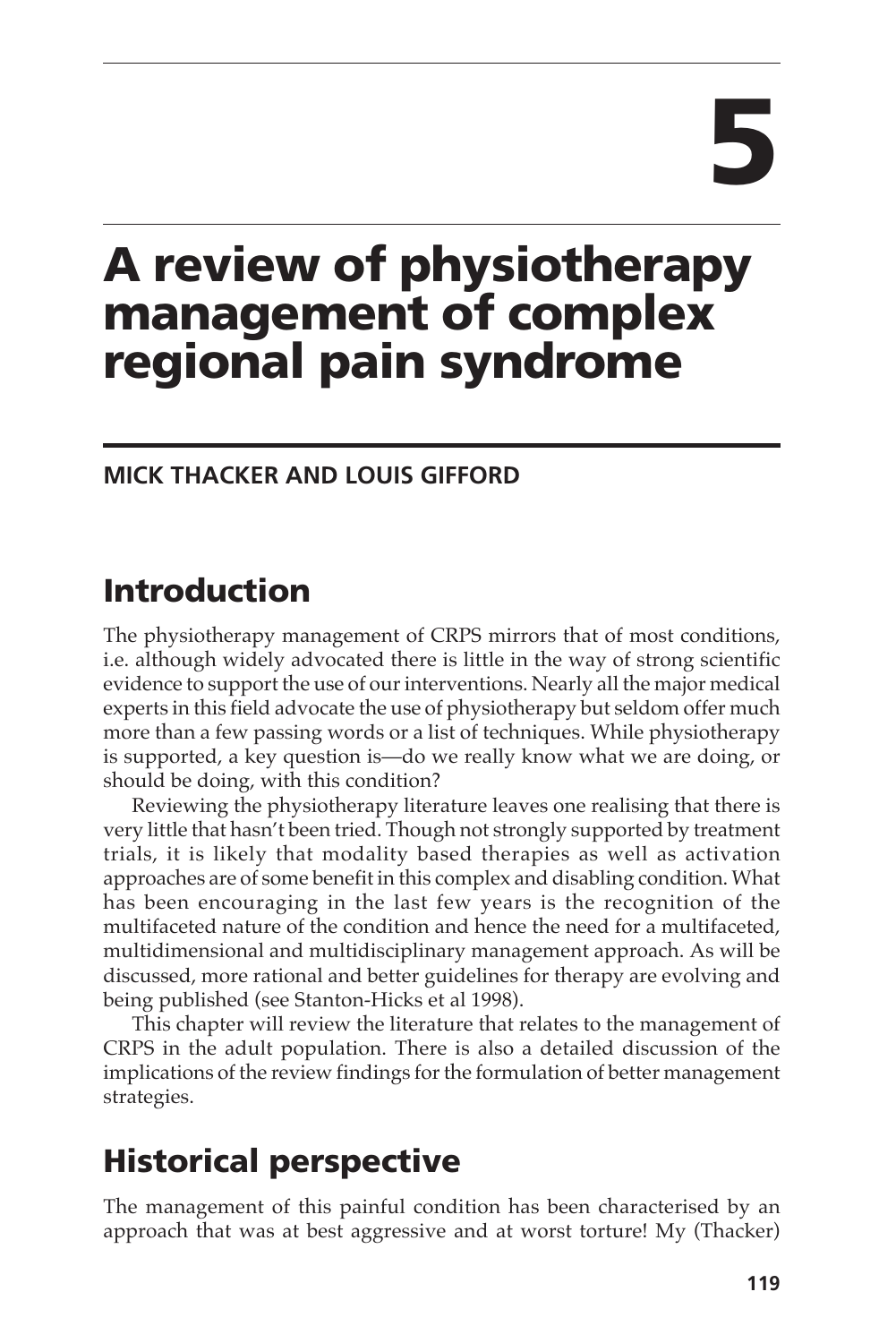own earliest clinical guidance for treatment of this condition was to be told that I must move the affected hand or foot no matter what the patient felt or complained of. Although one could object to what is basically a semantic discussion, the word *aggressive* is noted repeatedly in the literature in relation to the prescription for physiotherapy. We much prefer the term *proactive*. This aims to develop a forward thinking, patient driven and centered, active approach to therapy which attempts to overcome the negative and frightening physical connotations that are the undoubted legacy of the word aggressive.

Other noticeable aspects of therapy have been the general acceptance that there is some form of sympathetic over-activity/abnormality dominating the presentation of the patient. Many of the interventions proposed over the years have been specifically targeted at such 'over-activity.' Apparent successes reported by advocates of such approaches are often used as evidence to lend support to the concept that the sympathetic nervous system (SNS) is faulty/overactive/blameworthy, thus perpetuating the outdated concept of abnormally increased sympathetic tone (see discussion in previous chapters.)

A further observation arising from a survey of the literature is that the management of pain in CRPS patients is often dealt with medically and within a strict medical model. Also, as a generalisation, most physiotherapy approaches to pain relief focus on TENS and/or acupuncture (but see below.) Is it possible that we have forgotten the therapeutic value of carefully prescribed active movement as an analgesic in these patients? (The reader is advised to consult an excellent paper by Harding, 1999.)

Lastly many accounts prescribe therapy dependent on the stage of the disorder. This is an outdated concept (see Stanton Hicks et al 1995 and Chapter 2.) Current thinking, and the advice suggested here, is that treatment selection should be patient and problem specific rather than reliant on challengeable pathological or theoretical constructs that many now believe to be floored (Stanton Hicks et al 1998).

## **Review of modalities reported for the treatment of RSD/Causalgia (CRPS Types I and II)**

#### **Electrotherapy**

There is a lack of detailed information in the majority of studies looking at specific electrotherapy modalities. The following is therefore a necessarily brief discussion of relevant material.

#### *TENS*

TENS is the most quoted non-pharmacological modality for pain relief in this condition. Unfortunately, there is little in the way of high quality evidence to support its use. Papers detailing successful pain relief from TENS in CRPS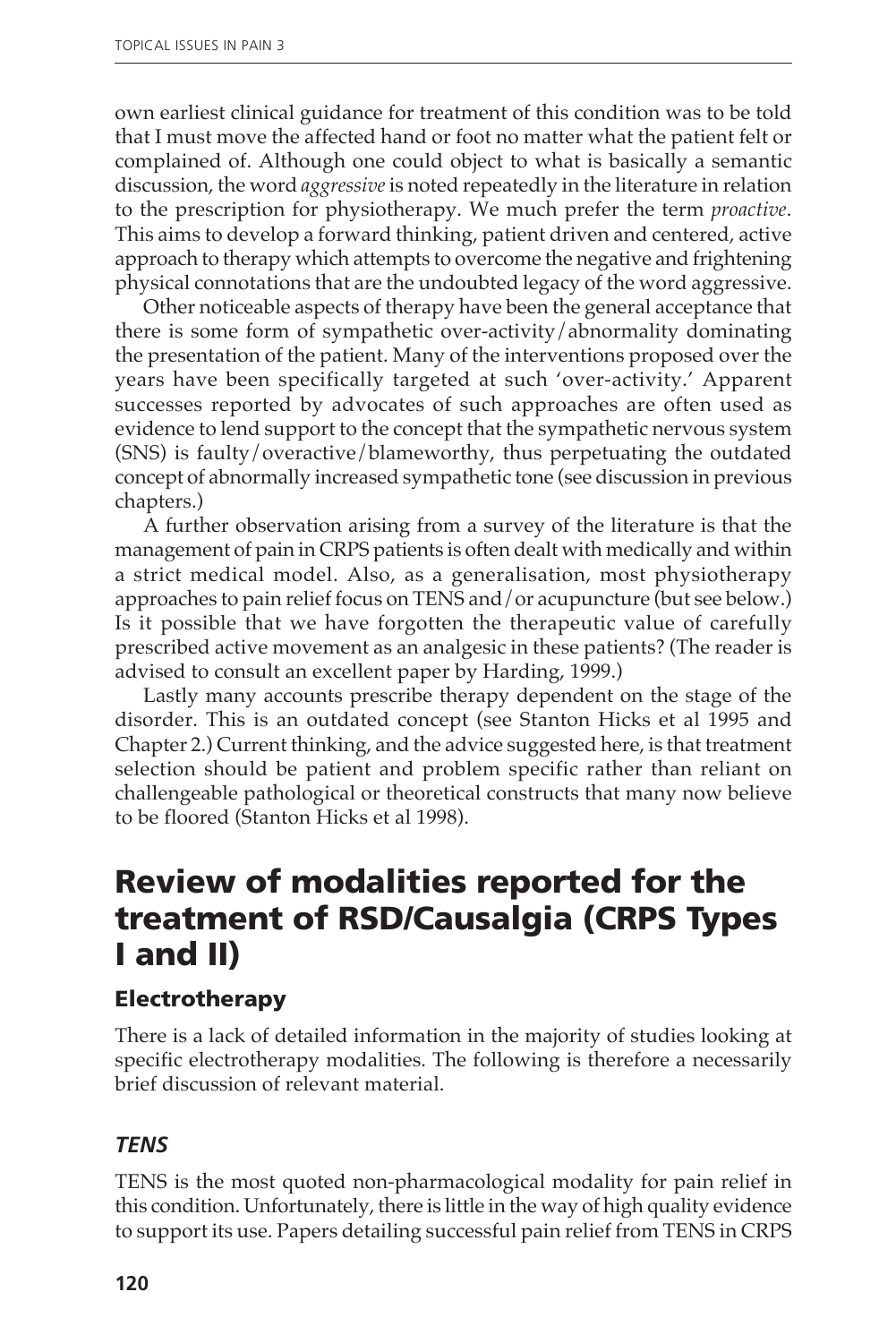are almost exclusively single case studies with little guidance on dosage (Fitzpatrick 2000, Thomas 1996). A literature search in April, 2002, revealed only three papers when combining the terms reflex sympathetic dystrophy, complex regional pain syndrome, and TENS.

This leads to obvious problems for the practising clinician who is seeking guidance over treatment selection and application. Extrapolation from successful regimens used for other neuropathic and ongoing pain states may be reasonable, since many of the clinical presentations and underlying mechanisms are similar.

Since the mature literature on CRPS is now more questioning and cautious regarding cause, a degree of care is required where treatment selection and dosage is based on rigid pathological models or dogmatic statements in texts and papers. Some knowledge of underlying pain mechanisms can help in decision making, though. For instance, we now know that pain mechanisms alter and change as time goes on (see previous chapters.) This may help give better explanations for some of the difficulties encountered in treatment choice as well as provide reasons why some patients may respond better than others. Also, TENS settings that excite large myelinated Aβ fibres (i.e. high frequency settings but often low settings too), may, in individuals with mechanically evoked allodynia (extreme hypersensitivity to touch or movement), cause extreme exacerbation of symptoms. Since it is known that central sensitisation (Chapter 3) allows Aβ fibre input to access nociceptor pathways and hence cause pain, this phenomenon can be understood easily. One requirement for successful TENS application in patients exhibiting this high sensitivity response might be for the therapist and patient to search for areas of electrode placement that are beneficial, or better still that can be used in an incremental way to bring about progressive desensitisation. This implies things like graded increases of current as well as progression of electrode placement into areas of heightened sensitivity and reactivity if at all possible.

It is often the case that this type of TENS hypersensitivity is a dominant feature in one patient whilst completely absent in another. Although Walker and Cousins (1996) have warned of the potential for negative effects of TENS in CRPS patients, this should not deter therapists from using it if changes in application can be made so that progress in sensitivity control or pain management are achieved.

There are several references to the effects of electrostimulatory modalities on blood flow with a proposal of some effect on vasomotor activity (e.g. Low 1994). This has been suggested to be of potential benefit to patients with CRPS. A warning is that while TENS may alter vasomotor activity, the reasoning to support its use relies on an exclusively peripheral mechanism based model that assumes sympathetic nervous system dysfunction requiring correction.

Hardy and Hardy (1997) attempt a more objective approach to the use of TENS effects. They highlight its potential influence on temperature control (generally accepted as an indicator of vasomotor activity) and suggest that, with careful monitoring of temperature together with the patient's subjective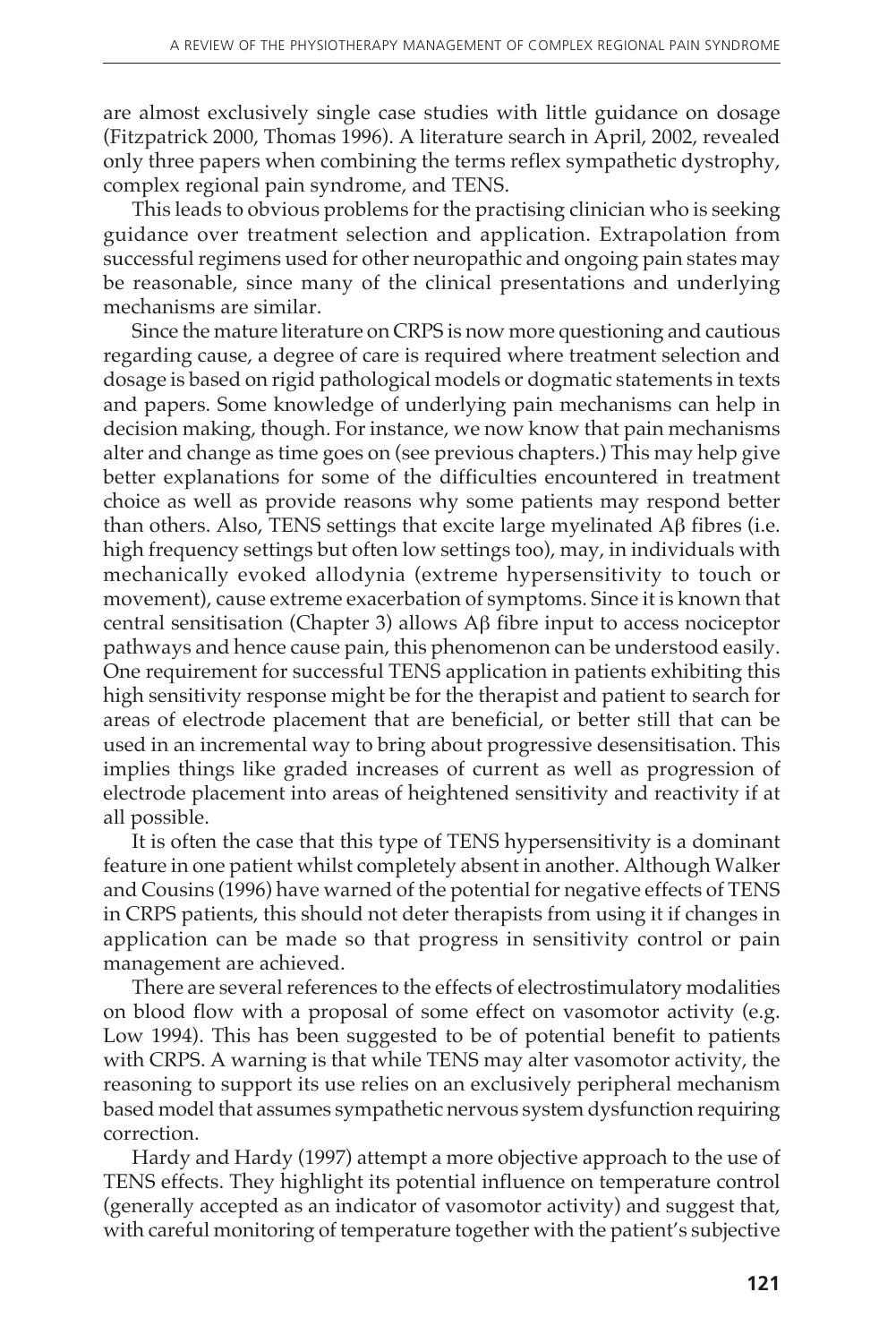responses, it may be possible for clinicians to bias the TENS effect towards stimulation on blood flow if required.

It is important to recognise that successful use of TENS does not reliably indicate that any *specific* analgesic mechanism is operating. Within a patient we know that all forms and applications of TENS have widespread modes of action at many levels. For example, as in all therapies, there are likely to be effects determined via psychophysiologically activated pathways (see the Lawes chapter in Volume 4 of this series.)

Barbara Headley supported the use of TENS for CRPS patients back in the late 1980s (Headly 1987). She described how the exact mode of action of TENS in general and more specifically in CRPS was unknown. She intimated that a better understanding of the mechanism of action of TENS would result in a more rational decision over the settings used and the overall treatment protocol. The evidence available to date suggests that this has not yet occurred!

Taylor-Mullins (1989) stated that TENS (high frequency) would not by itself alleviate all the pain associated with CRPS but proposed that it may produce enough relief to facilitate other interventions, a theme supported by others (Headley 1987, Hardy and Hardy 1997, Thomas 1996, Stanton Hicks 1998).

 Fredorczyk (1997) reported that there was a paucity of studies to support the use of TENS in painful conditions of the upper extremity.

Withrington and Wynn Parry (1984) offer a useful observation on TENS: 'This is an extremely valuable, but much abused modality of treatment. Far too often pain clinics hand the patient a stimulator with only the briefest instructions of how to use it, and not surprisingly the treatment proves ineffective.' They suggest that before discarding the modality several parameters including pulse width, repetition and pattern, electrode placement and duration of use should be experimented with.

An important aspect to the use of TENS is that whilst it is seemingly a passive therapy, it can be viewed as an active therapy in that it involves patients in their own management and as such offers a means of their having at least some control. This effect may be intensified if the individual understands its principles and is allowed to be actively engaged in a trial and error approach to find the most effective settings and mode of application.

Although Hareau (1996) strongly advocates the use of TENS in the management of pain in patients with CPRS, she suggests that it should be discontinued if it appears that the patient is becoming dependent on the modality. Unfortunately she fails to offer any help in how to identify potential 'TENS junkies' or a pathway of management to help patients reduce their dependency.

#### *Interferential therapy*

Some common texts claim that the autonomic nervous system can be manipulated using this modality (Low & Reed 1994, Savage 1984). It is interesting to note that the more scientific the text, the less likely it is that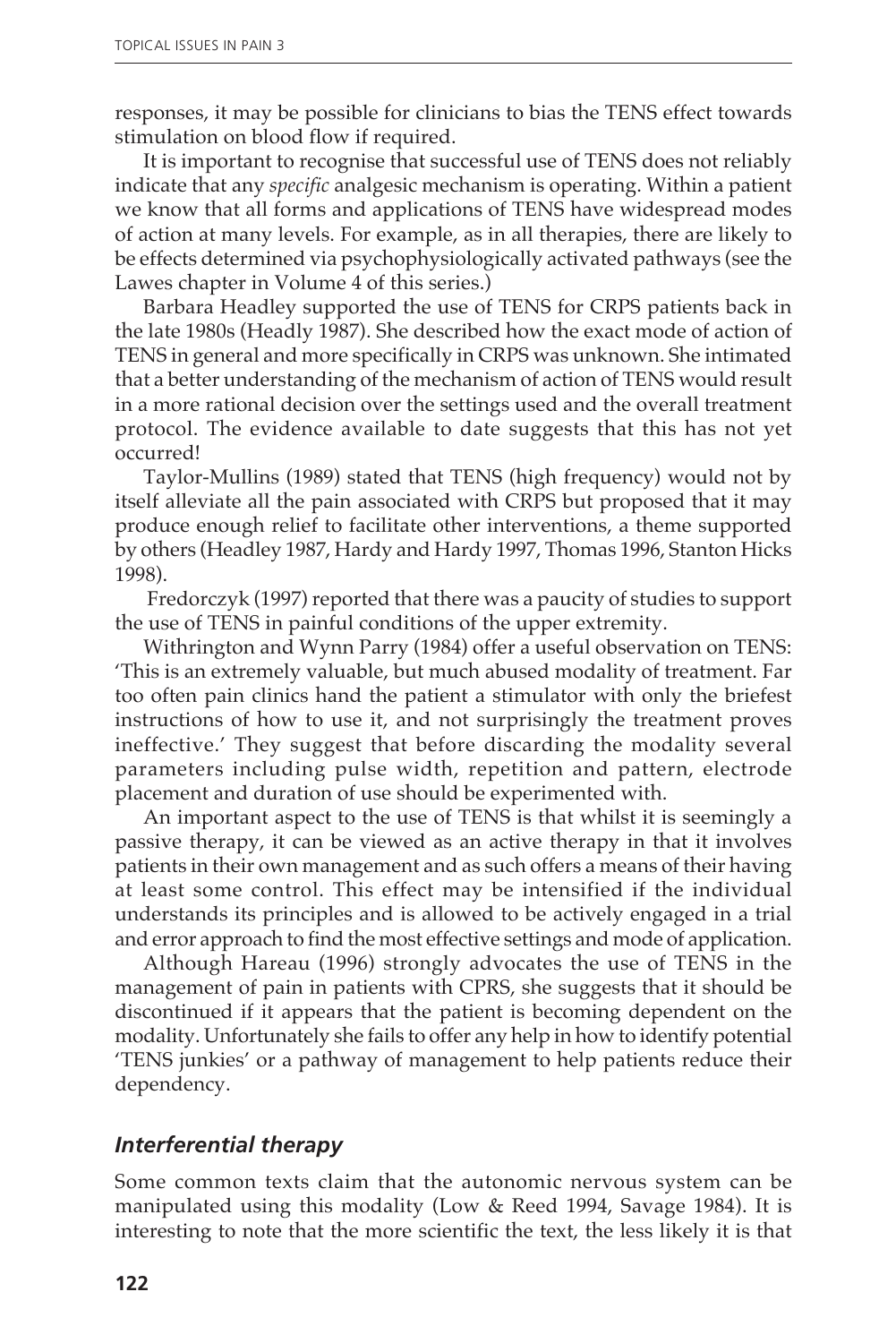such claims are found (Martin 1996). There is no convincing evidence in the literature searched that this therapy can alter either sympathetic or parasympathetic activity. However, it is worth reasoning that the way in which an individual reacts to the treatment stimulus may have a bearing on their autonomic tone.

#### *Ultrasound*

In discussing the use of ultrasound in the management of CRPS most authors refer to a paper by Portwood et al (1987). The paper offers three case studies to support tenuous claims of positive outcomes noted in their patients. There are no controls and all three patients received other interventions, too.

Harden (2000) stated that ultrasound was less effective in his clinic compared with the results of Portwood et al (1987). Unfortunately Harden's work has some methodological flaws; for example he fails to give the number of subjects from which he obtained his data.

At a mechanistic and purely peripheral level of reasoning, the use of ultrasound can be questioned since its effects are reported to be 'pro' inflammatory. As CRPS is thought to involve exaggeration/recruitment of the inflammatory and/or immune responses (see Chapters 2  $\&$  3) this type of effect may be provocative.

#### *Biofeedback*

Grunert et al (1990) reported positive results when using thermal biofeedback (combined with relaxation and psychotherapy) in a group of individuals with residual RSD (CRPS Type I). They studied a group of 20 patients who had histories of repeated poor responses to other interventions. They used both visual and audible biofeedback to teach patients how to control their peripheral blood flow. They allowed patients to use the device during activities of daily living and relaxation. Their outcomes showed that the patients were able to learn how to control their blood flow as well as demonstrate a significant reduction in pain which was still present at a follow up 12 months later.

This study is limited by the usual criticisms of no control group and multiple interventions. However, the total package of care does demonstrate the desirable effects which occur *when patients are given some form of control and involvement in their own management*. This in itself could account for the alterations in blood flow noted as there would be a change in the SNS due to alterations in psychological driving mechanisms.

Hardy and Hardy (1997) advocated the use of thermal biofeedback although the only source they quoted to support the inclusion of this modality into their therapeutic regimen was the Grunert et al (1990) paper.

Earlier Headley (1987) discussed biofeedback as a potential intervention in the management of RSD (CRPS Type I). She cited the work from two papers (Blanchard 1979, Fischer-Williams et al 1981) that reported positive preliminary results in patients with RSD. What is interesting to observe is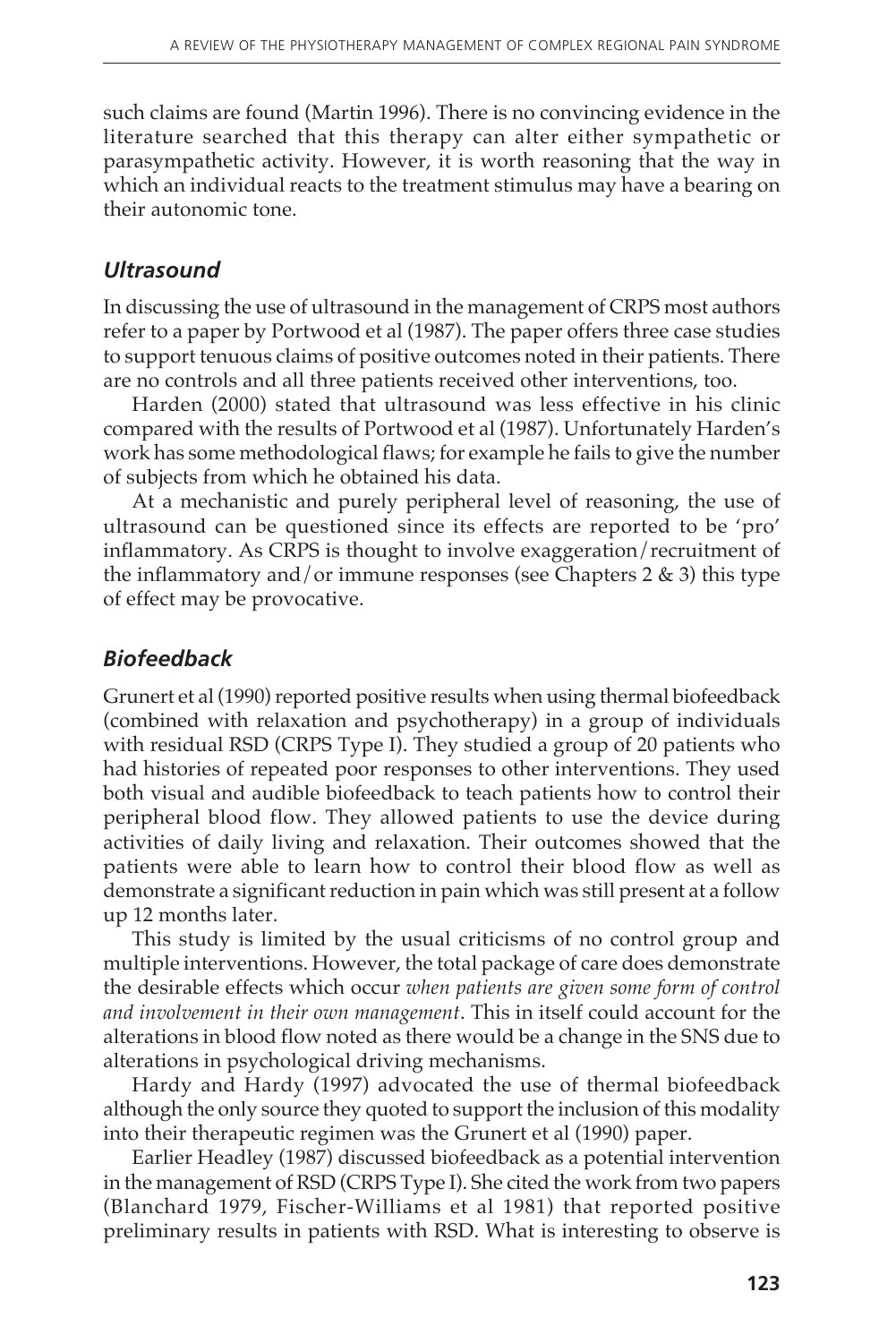that the case studies presented in these papers show a degree of commonality with the work of Grunert et al (1990) in that the responders had proved refractory to other therapies. Apart from the important 'control' aspect mentioned, it may be that newly introduced therapies, enthusiastically offered, have a 'novelty factor' effect that in some way kick starts positive biological responses. Here again, psychologically initiated and recruited mechanisms may underpin the positive changes observed.

#### *Muscle stimulation*

There are some advocates of the use of electrical stimulation of muscles in patients with CRPS Type I (Hareau 1996, Thomas 1996). As with other modalities there is no good trial evidence offered to support the use of these interventions. The suggested aims for such interventions include increasing blood flow, mobilising stiff joints, and increasing the strength of the musculotendinous apparatus (Hareau 1996, Thomas 1996).

Taylor-Mullins (1989) proposed the use of electrical muscle stimulation combined with compression bandaging to reduce the oedema associated with CRPS.

#### *Iontophoresis*

The transdermal application of guanethidine was first suggested by Hannington-Kiff in the mid-1980s. The treatment application followed observed successes with the drug when injected to produce a regional blockade (Hannington-Kiff 1984, see Chapter 4). The delivery of a drug using iontophoresis is dependent on its charge when in solution. Fortunately guanethidine has a high positive charge and therefore is relatively easy to deliver in this way.

Hannington-Kiff (1984) like most others, used a few non-controlled case studies to support the positive role of this blocking procedure. He reported that the individuals receiving the therapy gained immediate pain relief from the intervention. This observation raises interest since guanethidine blocks normally evoke an immediate *increase* in sympathetically maintained pain due to the massive initial noradrenaline release that it produces in the tissues (see Chapter 4.) It is of course possible that the individuals treated lacked adrenosensitivity in the tissues that the drug reached, or that transdermal application of the drug has a different mode of action. Sound reasoning for the effect should always include non-specific therapeutic effects (see placebo chapters in Volume 4) as well as the possibility that the current generated to produce the iontophoresis may have had a role to play too!

#### **Heating**

Warming the tissues has been advocated in the management of CRPS both to desensitise the tissues and to induce some pain relief (Charlton 1991,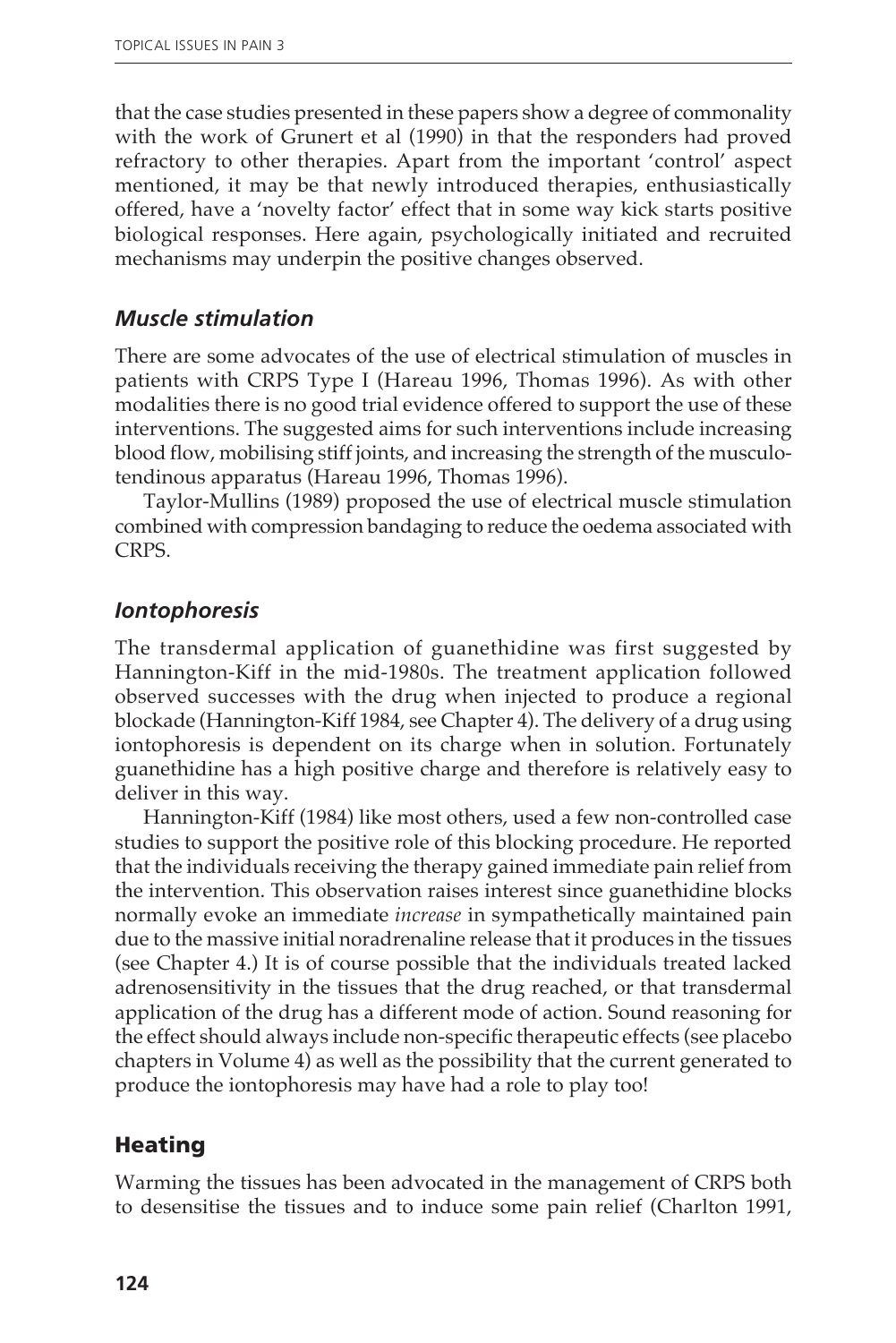Hareau 1996, Lampen-Smith 1997, Fredorczyk 1997, Stanton Hicks et al 1998, Harden 2000). The majority of these authors do not recommend any particular method of producing therapeutic heating. Whilst there is little 'scientific' evidence to support the use of heat, as we all know, many patients report that it is effective in providing a temporary reduction in pain.

#### **Acupuncture**

Ernst et al's (1995) paper is one of the few reports of this modality in the management of CPRS Type I. They demonstrated a reduction in pain, measured using a visual analogue scale, between a group receiving traditional Chinese acupuncture and a group receiving a sham procedure. Unfortunately the title of this article is somewhat deceptive as it leads one to think that they conducted a large scale randomised control trial (RCT—see Chapters 9 & 10). In fact they investigated only 14 patients and failed to use any statistical tests to analyse their results. The sham procedure, far from being physiologically inactive, involved the needling of the tissue at 'non acupuncture' points. It is important for clinicians to be aware that a great many studies have shown equal therapeutic effects whether needling is performed on recognised acupuncture points or not (see Melzack 1994).

Scrutiny of the results of Ernst et al (1995) also revealed a large degree of variance at each data point (indicted by large overlapping error bars on the graphs). Results like these, that lack a proper statistical analysis, should leave the reader with serious doubts about the validity of the claim that traditional acupuncture is a globally effective modality in the relief of pain in CRPS Type I.

There are a couple of dated studies (Chan & Chow 1981, Leo 1983) that have attempted to ascertain the benefit of electro-acupuncture in the management of this condition, but they have serious methodological flaws and are therefore of dubious value in terms of clarifying the situation. (See also Lesley Smith's analysis in Chapter 10.)

#### **Splinting**

Splinting was widely advocated in the older literature on CRPS Type I (Headley 1987, Taylor-Mullins 1989). Unsurprisingly, there has been little evidence to support its use. Even so, this modality still has some protagonists. For example, Thomas (1996) advocates the use of splinting (both resting and functional) in the management of those with upper limb CRPS Type I. His support is based solely on his own clinical observations. Most specialist hand and plastic surgery departments still suggest that splinting may be useful if used in conjunction with an active rehabilitation program (personal communication J. Leathwood, London.)

A review of the discussion on immobility in Chapter 2 highlights the potential harm that may be caused by injudicious splinting and casting that reinforces the patients' unwillingness to move.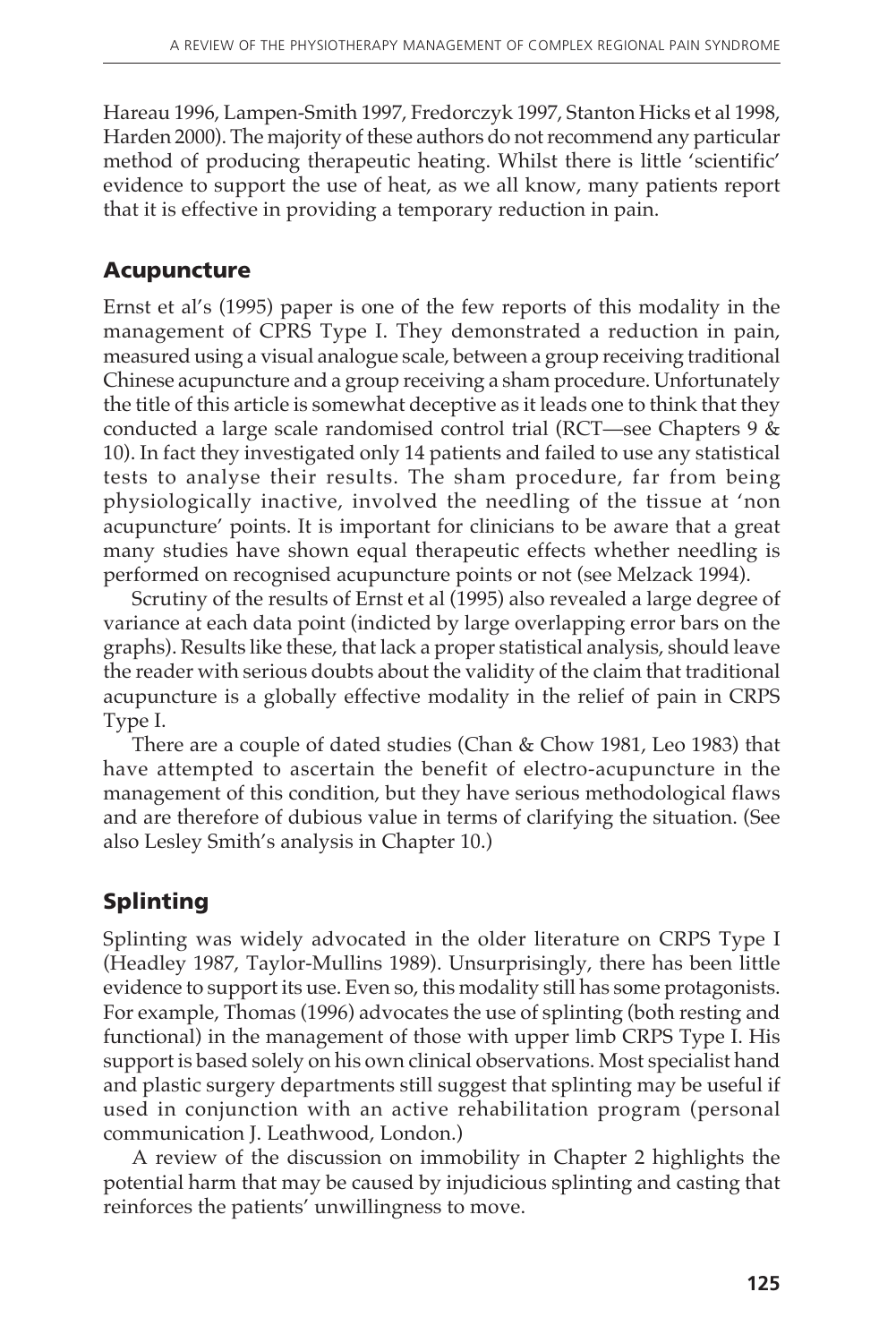#### **Desensitisation**

Most authors include some sort of desensitisation program as part of overall patient management (Headley 1987, Hareau 1996, Fitzpatrick 2000). Hardy and Hardy (1997) give sensible advice on desensitisation of hypersensitivities relating to vibration, touch, heat and cold . This is one approach that has some evidence to support its use and the reader is referred to consult their work as a resource (see also Chapter 6.)

Harden (2000) supports the use of desensitisation strategies and suggests that as well as specific techniques like those above, general exercise itself may act as a desensitiser of the person as a whole, perhaps reducing the maladaptive high 'gain' of their nervous system.

#### **Movement and CRPS**

The literature suggesting that movement is an essential component in the management of CRPS would pretty much include the whole of the reference list cited at the end of this chapter. This overwhelming support is based almost exclusively on clinical observation or relates to the simple fact that these patients are so often not moving and need to in order to have some sort of life.

Although there are no RCTs that look specifically at the use of movement based therapies in the management of this condition, there remains a firm consensus of opinion that movement based therapies should be *aggressive or vigorous*. Thankfully, Thomas (1996) rightly points out that such an approach may lead to a breakdown in patient confidence and reluctance on the part of patients to participate fully in their therapy. Overcoming the common chronic pain scenario, whereby the patient lurches from periods of overactivity and flare up to prolonged underactivity/rest, by careful planning, pacing and graded increases in activity are now well established and should be taken on here (see other management chapters in these volumes; also, Main & Spanswick 2000).

The movement based therapies that have been advocated range from passive mobilisations right through to self directed techniques aimed at compressing the joint surfaces. A frequent suggestion is for progress to move from passive through to active movement being often linked to the determined staging of the disorder. There are however more structured approaches to therapy such as the 'Scrub and Carry' regimen of Carlson and Watson (1988) (see below.)

In a recent highly recommended article, Stanton Hicks et al (1998) proposed guidelines for CRPS management that included various movement based strategies. Whilst unsubstantiated by any large clinical trial the progressive multilevel and multidisciplinary management approach is one which is now universally accepted for any ongoing pain state. A key focus of the approach is that of functional restoration. Here, all interventions, as far as possible, work together and are geared to promoting the achievement of time dependent goals.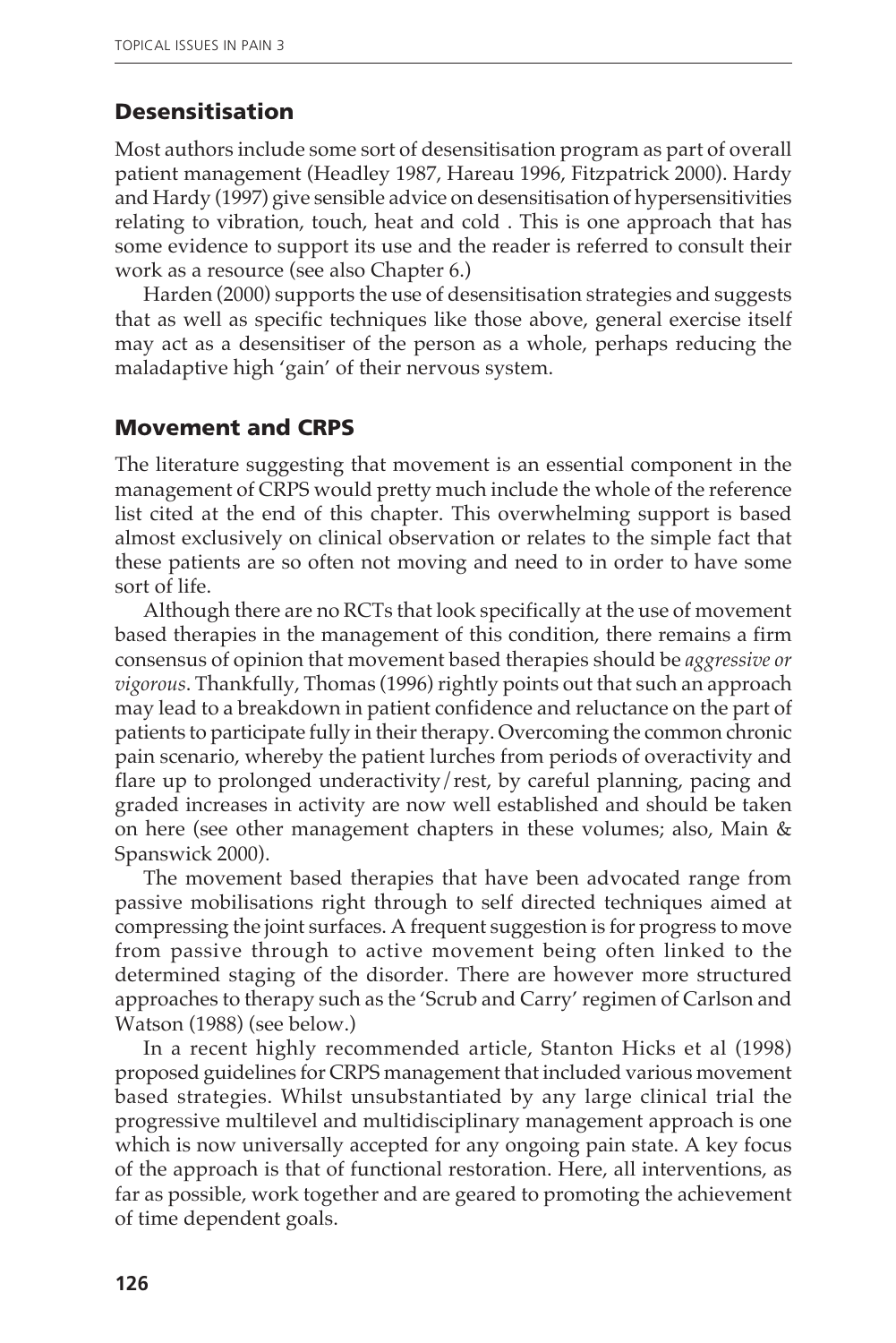The term kinesiaphobic has been used (Boas 1999; Vlaeyen & Linton 2000) to describe the observation that most patients with severe and long standing pain disorders have a dislike of movement if not an intense fear of it (see the section on fear avoidance, Volume 1 of this series.) Therapists are advised to respect such feelings. Patient fear of movement may be based on the experience of the provocation of intense pain or the belief that they may experience pain with a given movement. They may also fear further damage. The use of overtly aggressive or rigorous techniques and approaches is likely not only to be highly unproductive but also to promote further fear and anxiety of movement and result in increased disability (Vlaeyen & Linton 2000).

For this review, movement techniques have been split into the following categories: passive mobilisations, massage, and active exercises. Functional restoration and progressive loading are also discussed at the end of this chapter.

#### *Passive mobilisations*

All types of passive movements have been advocated to maintain/increase range of movement in CRPS patients. Hardy and Hardy (1997) advocated the use of continuous passive movement with the suggestion that it would allow pain free movement when hands-on approaches increase pain. This is a commonly recommended but un-researched modality (Taylor-Mullins 1989, Hareau 1996, Harden 2000).

A mechanistic and mechanism-based manual therapy reasoning approach has led to the application of 'targeted' passive mobilisation techniques for the management of 'sympathetic components' of disorders like CRPS. The techniques include, cervical side gliding, sympathetic slumping, and thoracic mobilisation.

Through the 1990s Wright, Slater and Vincenzino have been responsible for much of the work and interest in the effect of passive manual therapies on peripheral SNS activity (Slater 1995; Slater et al 1993,1994; Vincenzino et al 1994, 1998, 1999). Recently, Slater (2001) has pointed out that reproduction of symptoms by the sympathetic slump does not indicate that the SNS is involved in the condition, but more likely that the nervous system as a whole is sensitive to movement.

The work of Wright, Slater and Vincenzino noted above, suggests that there is a period of sympathetic excitation following the manoeuvers listed above and it is this finding that has led them to speculate on the mechanisms behind post manipulative pain relief. Others however have voiced caution and offered different interpretations and opinions (Zusman 1995, Thacker 1995). This work will be discussed in more detail in a later section.

The variable response of the SNS when measured following a high velocity thrust manipulation has been studied (Larson et al 1980, Kappler & Kelso 1984, Harris & Wagnon 1987). Both inhibitory and excitatory effects have been shown in normal subjects and those with symptoms/pathologies. Closer inspection of this work highlights several methodological flaws, most notably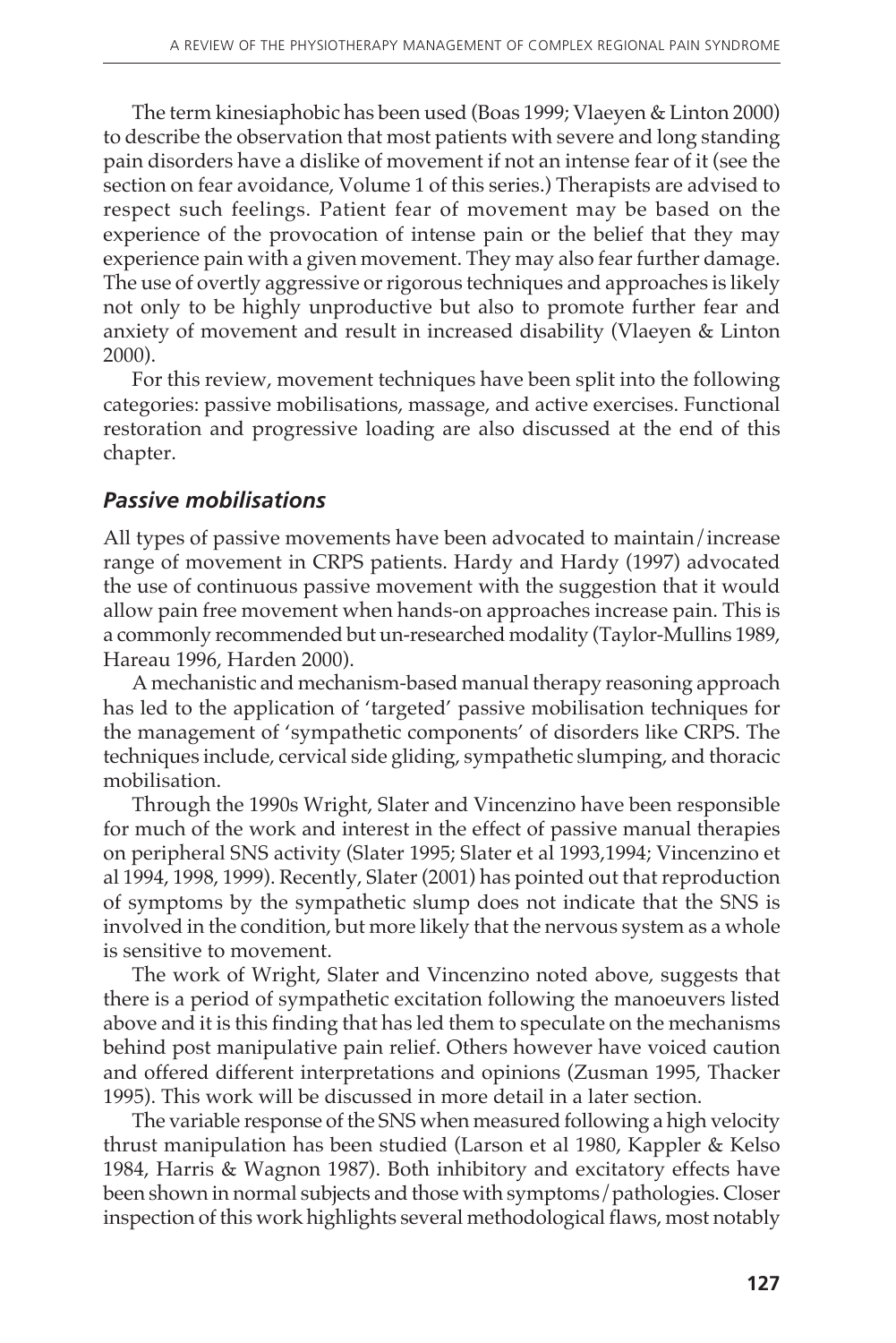the lack of suitable controls and the methods of monitoring changes in blood flow and skin conductance. It is interesting to note that the osteopathic and chiropractic professions seem to have moved away from using sympathetically mediated mechanisms to explain the effects of manipulation.

Clinicians need to be alert to the fact that touch alone has been shown to alter sympathetic activity (Appenzeller 1990). This suggests that there is an important need for an appropriate control group if the true effect of different manual interventions are to be fully described and understood.

As far as the SNS is concerned it may be well worth considering touch, manual therapy, mobilisations, or manipulations (or any therapy for that matter) on a spectrum of 'perceived threat' for a given patient. Thus, it would be predicted that a technique rated as a high 'threat' would strongly activate the SNS whilst those who perceive a technique more positively/of low threat, are likely to have only a modest sympathetic activation. Consider also that patients' perception of what is being done to them is likely to change from one moment to the next and therefore may be reflected in their sympathetic activity (Gifford 1998). If this is indeed the case, and the desire is to avoid a 'sympathetic' response, it supports the need for adequate preparation/ advice/explanation of an intervention or technique before it is performed. On the other hand, and not recommended, if a high sympathetic response is deemed desirable, then it may be best to maintain an air of mystery, novelty, fear and the unexpected!

#### *Massage*

Although not strictly a movement based therapy, massage is often discussed with other manual therapies. Various massage techniques have been proposed as useful interventions in the management of CRPS Type I. Lampen-Smith (1997) has suggested that the main aim of massage interventions is to increase blood flow/venous return, encourage lymphatic drainage and to aid in the relief of pain. She offers a reasonable level of support for the use of massage in CRPS Type I patients. This is of interest when compared with the lack of references to support other interventions.

Frazer (1978) published a single case study demonstrating a positive response to connective tissue massage with a CRPS Type I patient. Unfortunately the presentation suffers from many problems associated with case studies of its era and so does not allow us to extrapolate.

One observation is that therapies such as massage may be, on the one hand, just as effective as other passive manual therapies, and on the other far less complicated and far easier and quicker to learn. Massage can also be easily done by the patient or spouses/relations and be seen as an active part of a graded, desensitising programme along side other management processes.

#### *Comment on passive therapy approaches*

The difficulties in decision making faced by hands-on passive management is highlighted when approaches to patients with upper limb CRPS by manual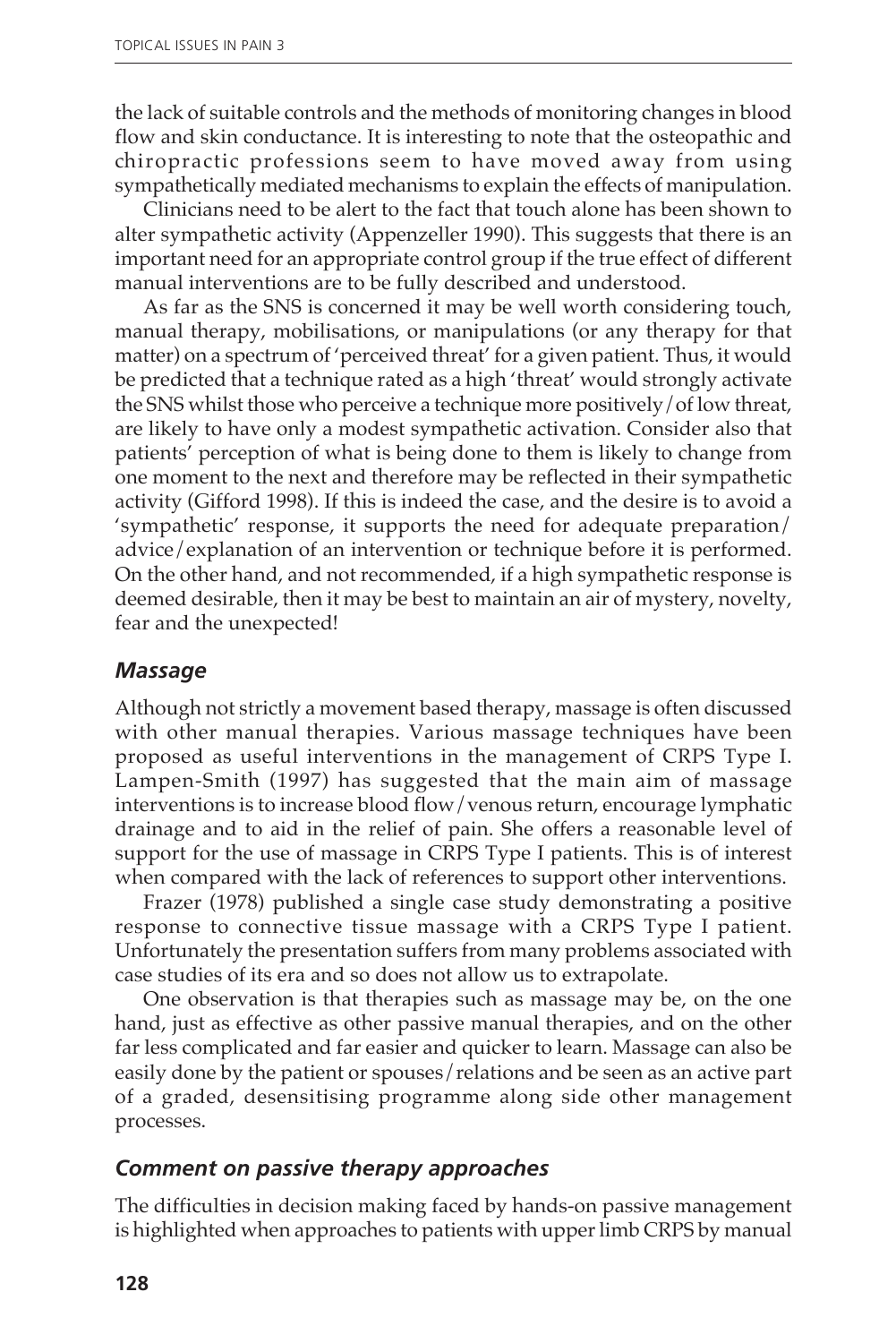therapists are compared to those advocated by specialist hand therapists. For 'peripheral' symptoms manual therapists might prioritise treatments that attend to spinal sources, or 'comparable spinal signs' found via physical assessment. Findings may in turn be linked to constructs of sympathetic involvement relating to issues like pathomechanics of the sympathetic chain or to 'facilitated segments' at appropriate levels. One hypothesis seems to be that therapy directed towards the spine and/or the sympathetic trunk may impact sympathetic activity in a beneficial direction (see discussion in Section 1). The hand therapist meanwhile concentrates efforts in the peripheral tissues, integrating mobilisation techniques of selected hypersenstive and/ or hypomobile tissues along side progressive functional challenge.

Luckily, therapists have a certain freedom to operate in a trial and error fashion in order to bring about progress that is very often governed by the patient's pain response. What is evident is that constructs that relate the clinical presentation and the treatment approach to a particular mechanism are often very useful in justifying a novel approach. This is particularly so when a problem is well known for being difficult to help, combined with a form of therapy which might appear a little far fetched.

It is always worth considering what the patient might be thinking. Thus, justification is particularly important for the patient who could well find treatments of the spine, in sometimes very contorted positions, quite difficult to accept or to see as relevant. After all, it is hard to *believe* in something (an important requirement of the placebo response) if we do not understand it in the first place! Therapists using techniques whose focus of approach is on the spine for distal symptoms might be well advised to spend time explaining their underlying rationale (see placebo chapters in Volume 4).

Perhaps the most important point is to advise that therapists try to avoid getting carried away with the apparent power behind complicated manual therapy techniques and consider the technique as just one possibility, or more bluntly, a modest and questionable 'modality' in a management programme whose major aim is functional restoration and physical confidence.

The idea that pain relief has to be achieved before functional recovery is likely to be unproductive and unfulfilling. Time and again predominantly passive pain focused approaches are being criticised in chapters and essays, like those found in this and the other volumes in this series, as well as in the mature literature on chronic pain prevention and management. Readers are particularly alerted to the frequent statement that *passive therapy* with *high expectations* of pain relief/cure/fix, whether provided by hands, machines or tablets, may be making the patient become *reliant* on the therapy, pain fixated, fearful of movement and unnecessarily shifted towards a passive style of coping. Factors like these are seen as significant factors in causing rather than preventing chronic incapacity.

#### *Active exercise*

It makes logical sense to promote active movement and function in an individual who has limited function, limited ranges of movement and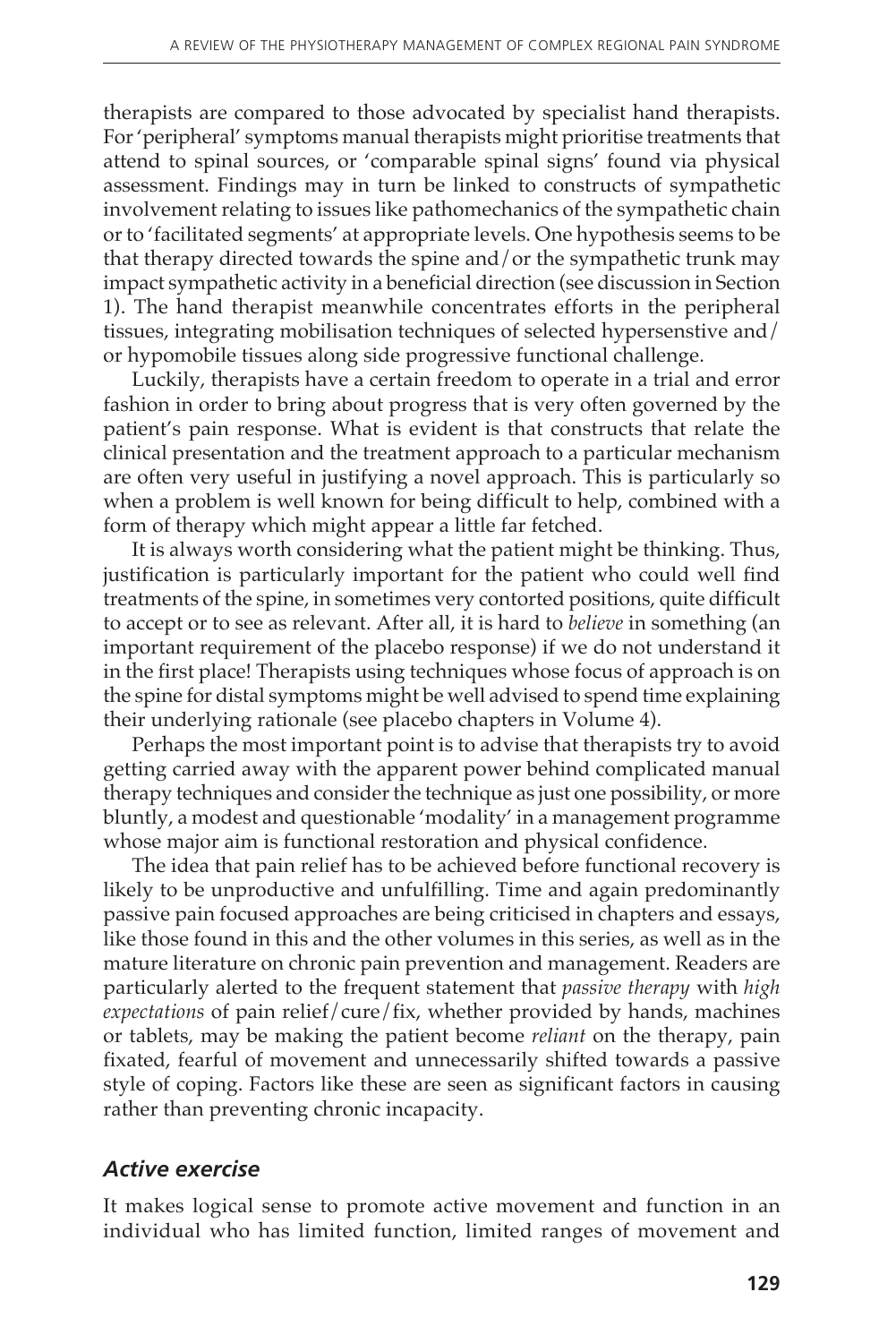significant fear of movement and its consequences (see Volume 1 of this series.) It is therefore unsurprising that the use of active movement as a part of management programs is now so widely advocated (Charlton 1991, Hareau 1996, Lampen-Smith 1997, Stanton Hicks 1998, Stanton Hicks et al 1998, Harding 1999, Fitzpatrick 2000). All these authors suggest the biggest obstacle to the restoration of movement is the presence and impact of pain.

Various exercises and concepts have been proposed to help restore active movement but perhaps the most widely advocated for CRPS is the 'Scrub and Carry' regimen of Watson and Carlson (Watson & Carlson 1987, Carlson & Watson 1988, Charlton 1991, Hardy & Hardy 1997, Stanton Hicks 1998). This involves a progressive pattern of axial loading (compression) and distraction. This program has received support as it is thought not only to encourage movement but also to help desensitise the affected extremity. The name comes from the original authors use of a scrubbing brush to facilitate vertical compression of the limb and the use of a brief case/bag to provide a load to provide axial distraction! In line with other desensitising and activating programmes they advocated a build up (graded exposure) of these forces over time. However, even though the regimen is now quite old there is as yet no good evidence for its widespread support.

Hareau (1996) advocates an exercise approach that works from proximal to distal which has obvious parallels with the management of neurological conditions. Hareau (1996) suggests that the approach minimises the chance of exacerbation of the patient's symptoms.

### **Discussion 1: Manual therapy, sympathetic effects and the sympathetic slump**

It is the opinion here that we are at a cross-roads in the professional development of physiotherapy. On the one hand we desire better and more scientific evidence and explanations for our interventions, while on the other we are uncomfortable and uneasy with what we may find.

Mention was made earlier of the work that has focused on manual therapy induced SNS change and an extended discussion of this work is presented here.

This work, and its clinical interpretations, seems to have had a powerful, almost global, impact on manual therapy approaches to pain and its relation to conditions that traditionally contain 'sympathetically labelled' phenomena. Since closer scrutiny of the work reveals some potential challenges and flaws with the results and their interpretations, I (Thacker) feel it important and appropriate to outline them here. It is desirable that this discussion is seen not as unnecessary intellectual niggling but as part of the important process of mature scientific appraisal whose goal is ultimately the good of the patient and the standing of the physiotherapy profession.

Slater (1991) hypothesised that a modified version of the slump test could be used to investigate the response of the sympathetic trunk to physical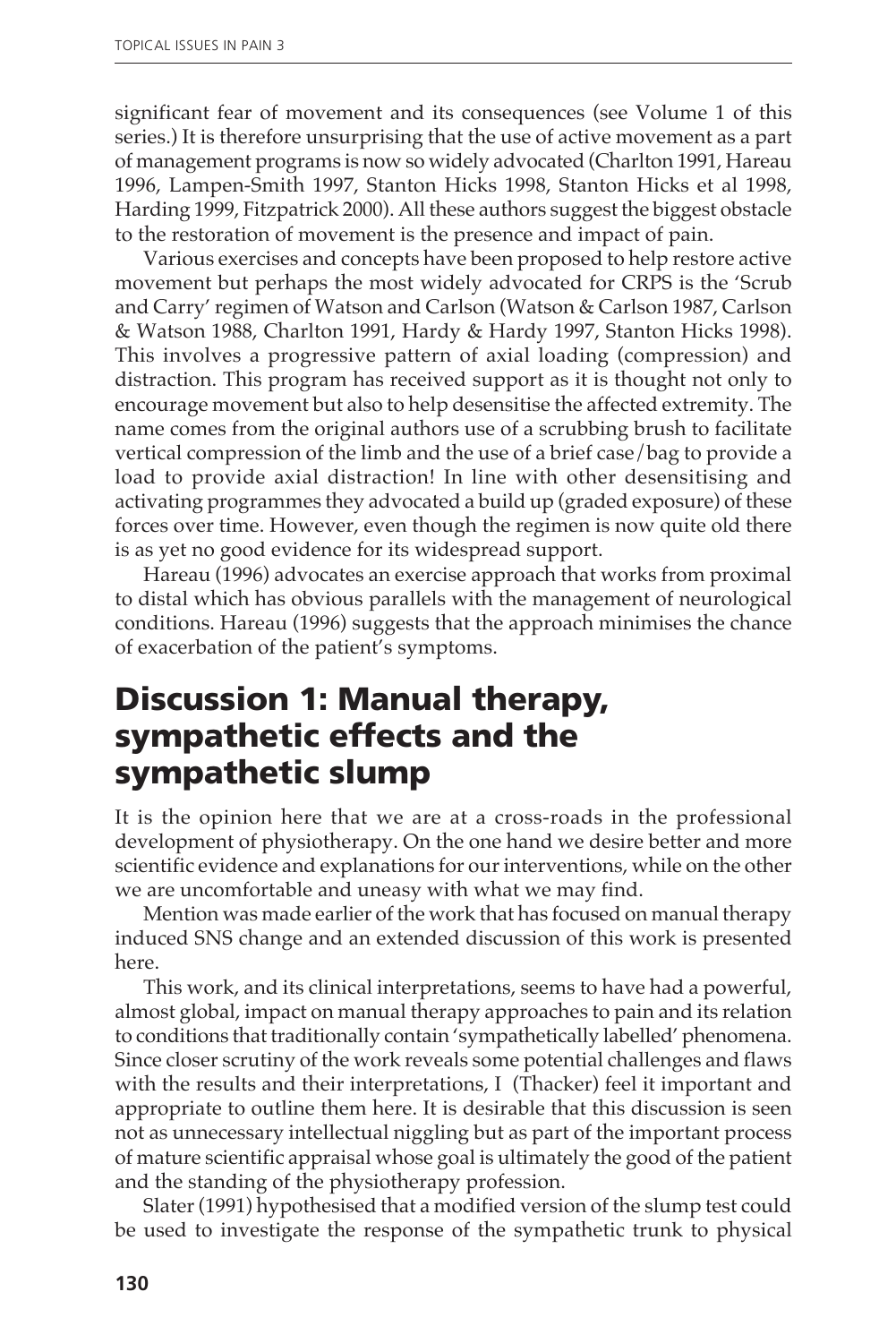loading. Based on analysis of the anatomy and relations of the sympathetic trunk (see Chapter 1) in relation to spinal axes of movement and known nervous system dynamics, she proposed that a combination of movements could physically tension the ipsilateral sympathetic chain and ganglia. (To tension the right sympathetic chain the movements required are: in a long sitting position, add, thoracic spine flexion, side flexion and rotation to the left with cervical extension and left side flexion.)

Together with co-workers, Slater (Slater et al 1993, 1994) went on to investigate the effects of the 'sympathetic slump' combined with a rib mobilisation technique on a group of normal subjects. They were able to show that there was a slightly greater increase in skin conductance (due to increased sweating, see below), in the upper limbs in their experimental group, than in either a placebo condition or control group. They showed that although this effect was bilateral it was greater on the side of the loaded sympathetic chain. They also measured skin temperature and although the placebo and test results were significant versus the control [temperature was seen to decrease] they were not different from one another. They concluded that the sympathetic slump had excitatory physiological effects on the peripheral SNS function.

Further studies were performed using a neural tension test to load the upper limb nerve trunks and similar results were obtained. Again skin conductance was increased with no change in temperature versus placebo and control. Slater (1995) also published a study into the effects of the 'sympathetic slump' on a group of patients with frozen shoulder. Her results showed similar measurable effects to those of normal subjects quoted above, that is, an apparent sympathetic excitation. She concluded, with notable caution, that sympathetic slump alone was not likely to help in the treatment of patients with this condition.

Peterson et al (1993) showed that a grade III passive mobilisation technique applied to the C5 vertebra increased sympathetic activity in the upper limbs of normal subjects. They monitored both temperature (as a measure of vasomotor activity) and skin conductance (sudomotor function) and included a placebo condition in the trial. They suggested that these responses might underlie the analgesic effect of mobilisation techniques.

The results and conclusions of these investigations are open to alternative interpretations.

All of the above studies used direct measurement of skin conductance in the upper limb as a determinant of the sympathetic response to the physical testing procedures. (Skin conductance is a measure of sweat production/ sudomotor function: increased moisture on the skin leads to a lower impedance of the skin.) They all reported significant increases in their experimental and placebo groups with increases also noted between these groups in a pattern in favour of the treatment groups.

One criticism is that they tested sudomotor function (skin conductance) in each case over the palmar aspect of the thumb and/or index fingers. While this seems straight forward, it is known that sudomotor activity of the sweat glands on the palmar aspect of the hand are controlled solely by the psycho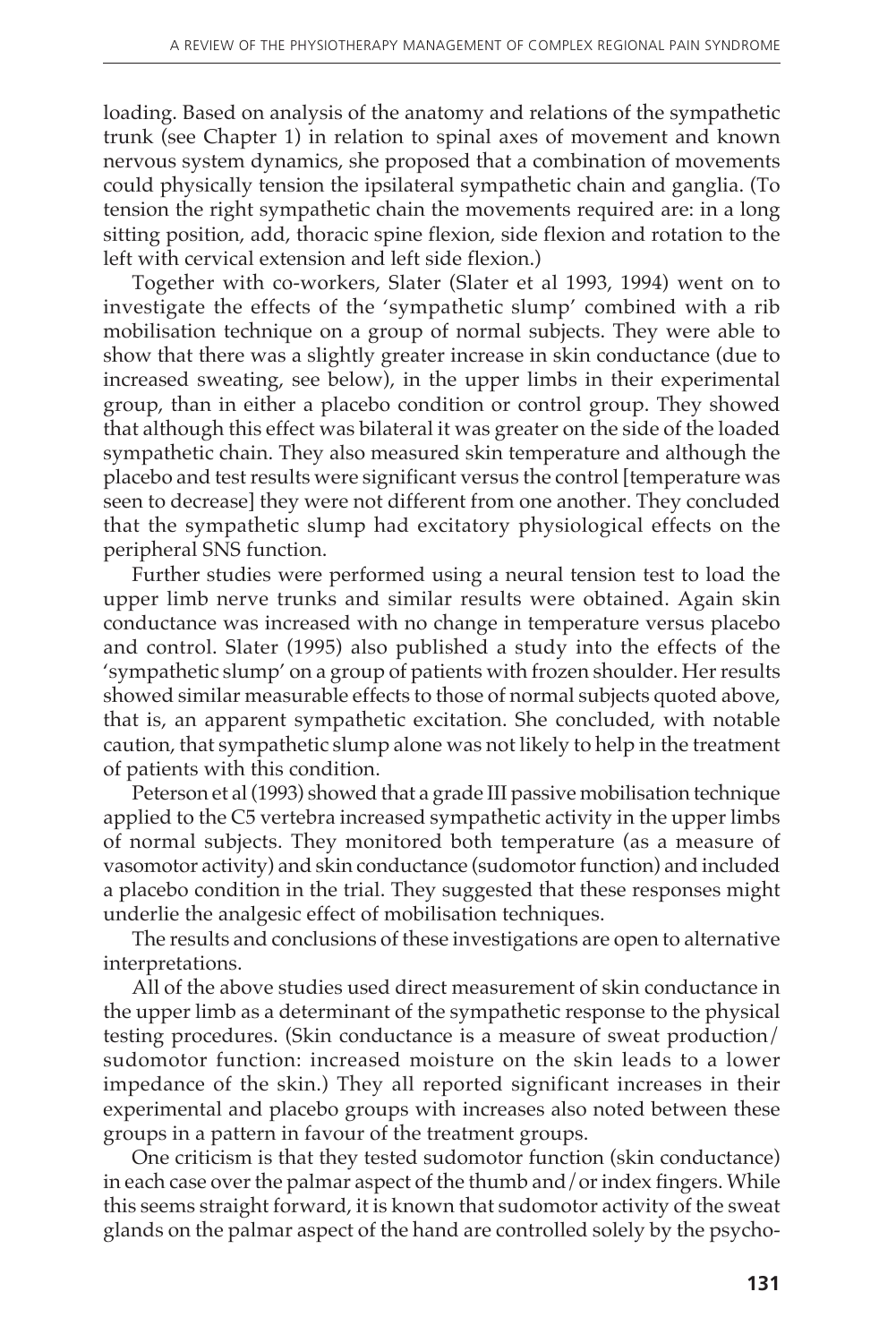emotional centres (personal experience of sweaty palms associated with nerves supports this!) and though reflexogenically mediated via the sympathetic efferents to the palm, may really represent a measure of the psycho-emotional drive (Appenzeller 1990, Uncini et al 1988, Scerbo et al 1992, Kunimoto et al 1992). As argued by Gifford (Gifford 1998, p. 84), the individual undergoing a manual therapy procedure may well be processing the event as a relative 'threat', feel a bit uncertain or uncomfortable, and hence mediate an increase in SNS activation.

Thus an additional proposal for these results is that they may well reflect the variable but possibly powerful psychological impact of the manoeuver in addition to the tissue, segmental and brain stem feedback and feedforward mechanisms that the authors suggest. The point is that the activity of the dedicated brain stem sympathetic compartments and those relating to nociceptor modulation are powerfully influenced by higher centres. The way we perceive the situation we are in and the sensory information we 'receive' is a primary driver of these systems' activity.

In the studies cited that investigate the effects of various techniques on the SNS activity, what needs to be appreciated is the physical differences between the 'treatment' condition, the 'placebo' condition, and the 'control' conditions. The treatment condition involves the well controlled application of the technique under investigation; the 'placebo' condition involves the exact same physical interaction as the treatment condition (physical touch, as well as interaction and communication) except that the actual movement of the technique is not done. In other words, the therapist applies their hands to the patient for the same amount of time as the technique takes, but does not push and let go to produce the treatment oscillation effect. The 'control' condition involves putting the patient in the same position as the treatment condition and the placebo condition, but no hands are applied (for example, see Vincenzino et al 1996). The difficulties of producing a 'placebo' and 'control' group for this type of research are acknowledged. However, to an observer with a bias towards a psychological interpretation, what appears to be being analysed is the psychological impact of three very novel and odd situations. The psychological impact is being reflected in the activity and outward response of the SNS. One would imagine that all three conditions are open to quite varied individual responses that would be determined by such things as feeling awkward, feeling psychologically or physically uncomfortable, or feelings of threat or pleasure. Thus one person might feel far more uncomfortable being left alone in the long sit slump (sympathetic slump) position for the control condition than they might in the placebo condition where they are being held. A quite opposite reaction might occur in another individual who perhaps is not comfortable with the person who is touching and moving them. Different reactions might also be expected relating to the subjects previous experiences, too. For example, if some of the subjects were physiotherapists they might feel comfortable with being physically undressed and handled, whereas others might find the situation distressing.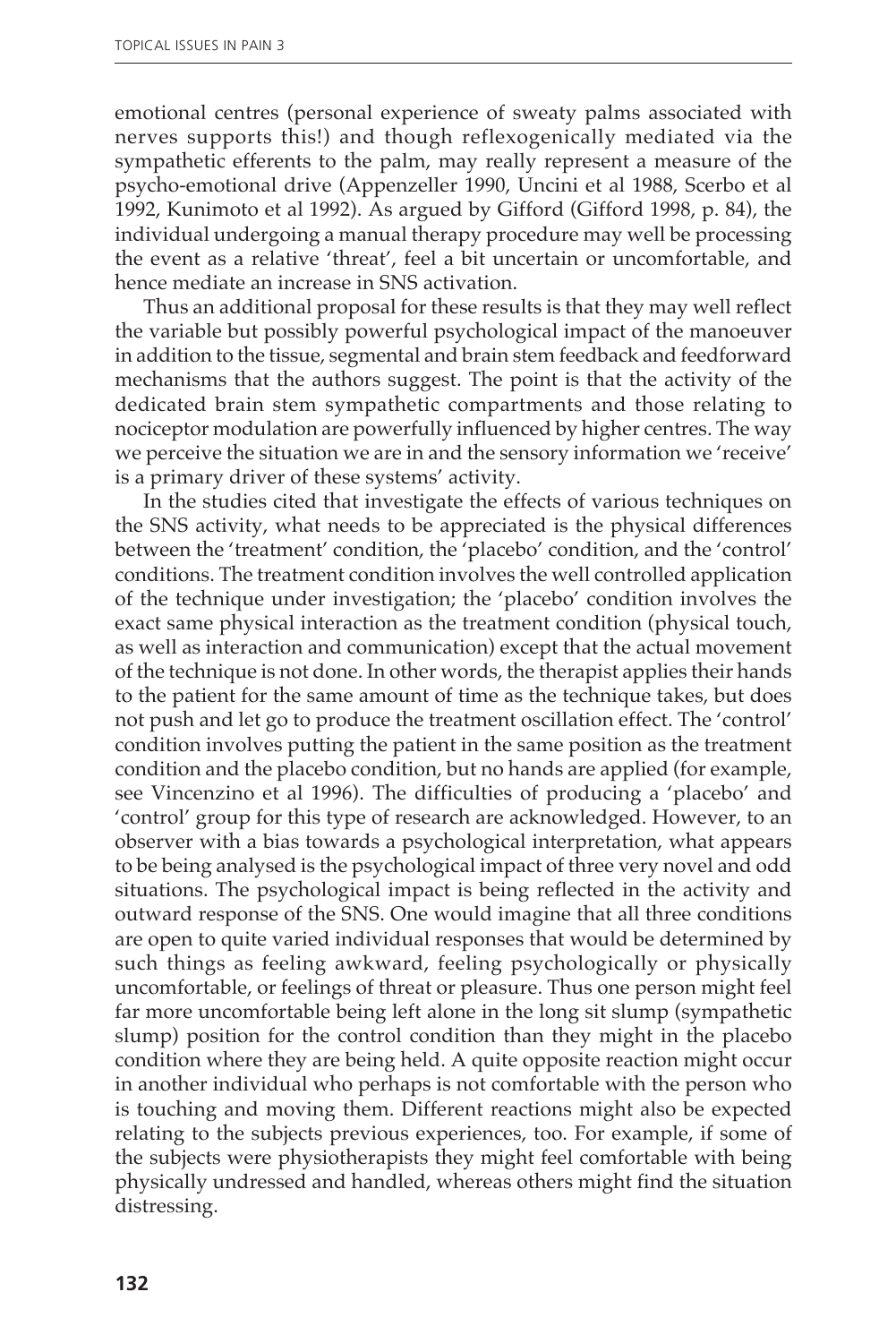Another consideration is that in all of the slump investigations the contact with the trunk by the operator was on the opposite side of the body to the sympathetic chain being 'tensioned' and focused on. It is known that manual contact on one side of the body tends to increase the sudomotor activity on the contralateral side and inhibit it on the ipsilateral side in normal subjects (Appenzeller 1990). This offers a further level of complexity to interpreting the results of these procedures.

Caution is indicated when accepting results from studies that use skin conductance as a measure of sympathetic activity as they are known to be fraught with technical difficulties and inaccuracies. For example, the responses are known to habituate as well as being influenced by many factors that are independent of the SNS (Uncini et al 1988, Scerbo et al 1992, Kunimoto et al 1992, Janig 1993, Mathias & Bannister 1993). Mathias and Bannister (1993) have even gone so far as to suggest that for these reasons it is unsuitable to use these measures in clinical trials.

The other measurement recorded throughout the experiments was temperature change, used by the researchers as an indicator of alterations in vasomotor activity. Variable responses were noted in all the studies under scrutiny, with only one showing significant reductions indicating vasoconstriction (see Chiu & Wright 1996, Peterson et al 1993). The results seem to be at variance with the overview of the work provided by Vincenzino and Wright (2002). Here, the authors claim that substantial increases in cutaneous vasomotor activity occur. There appears to be a degree of ambiguity with the interpretation of the results and readers are urged to consult the individual studies cited.

Even so, the validity of this measurement has been questioned. For example, Janig (1993) stated that in experimental conditions, 'the skin temperature is not necessarily correlated with the activity in sympathetic vasoconstrictor neurons. This most probably also applies to equivalent clinical situations but is generally ignored.' He concludes with the important clinical caveat that, 'it is not correct to conclude on the basis of the cold feet or hands of patients that there is a high sympathetic tone or hypersympathetic activity.'

It is important to note that in all the studies the temperature monitoring probe was placed on the dorsum of the hand, a position which is likely to produce confounding results due to the well established fact that the dorsum of the hand has both an active vasodilation and vasoconstriction system under the direct control of the SNS (Bell 1983, Lindblad et al 1990, Johnson 1995). Simply swapping the recording probes around so that conductance was measured posteriorly and temperature anteriorly may have improved the validity of the tests but would still be fraught with confounding variables. Slater (2001) recently indicated caution when making interpretations about sympathetic functioning from these or similar studies.

Vicenzino and Wright (see Vincenzino et al 1998 & 1999) have investigated and proposed a hypothesis to explain the pain relieving effects of mobilisation techniques used in manual therapy. They have used data from their many studies to suggest that the apparent sympathetic excitation noted may be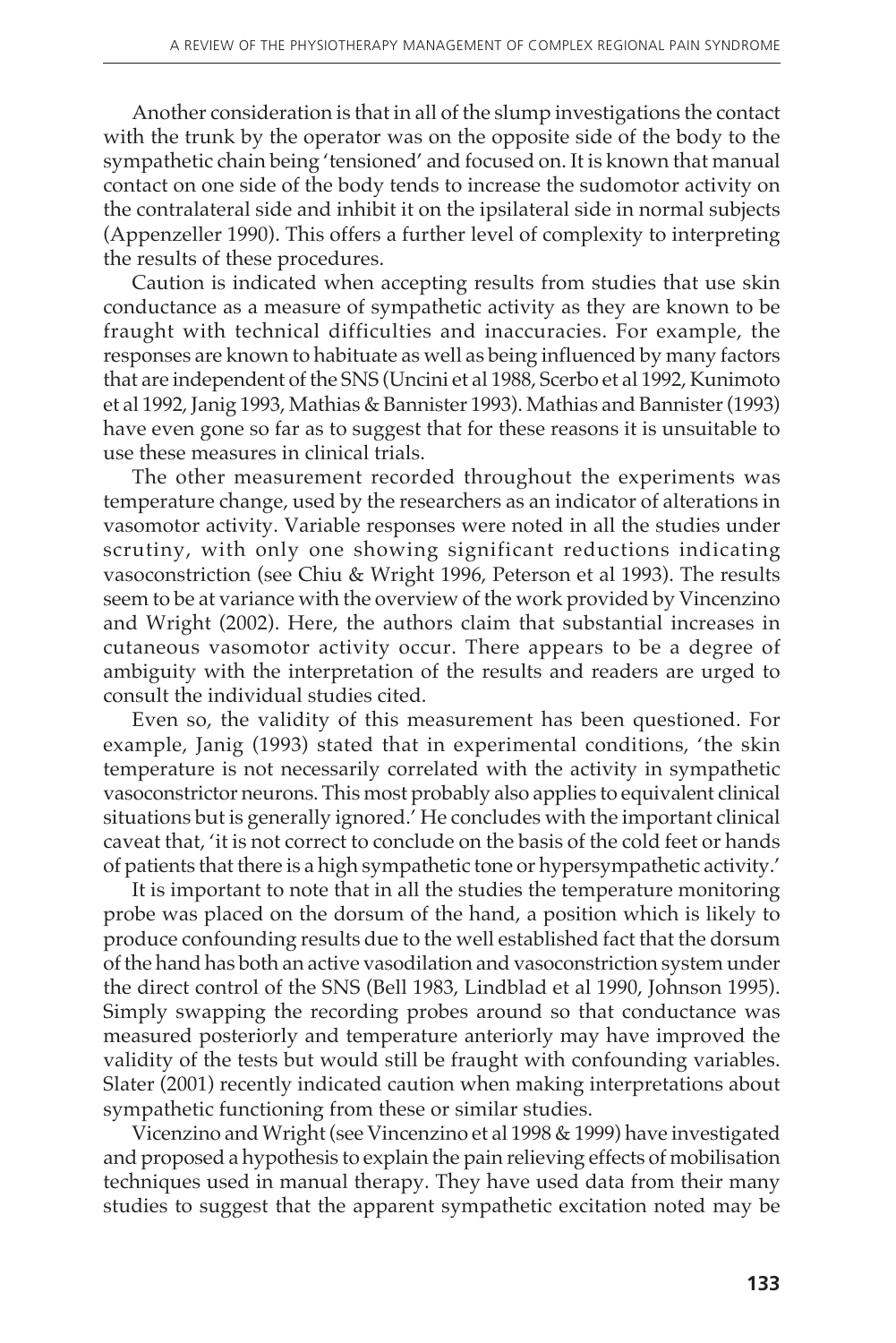linked with an increase in activity of the dorsal portion of the periaqueductal grey matter in the midbrain with consequent descending inhibition of the spinal cord. They suggest that this involves the non-opioid predominantly noradrenergic lateral column pathways (reviewed by Wright 2002). Whilst a feasible and important suggestion it remains an untested theory and in view of the above criticisms may be based in part on work over which there has to remain a few questions. What is certain is that any single modality is unlikely to exert its analgesic effects via a single line labeled specific pathway such as this (personal communication, P. D. Wall , London, 2001.) What has begun is excellent, but clearly more work is needed to further clarify the situation.

## **Discussion 2: Models of care—plea for an ordered approach**

The most striking observation from this review of the literature is the lack of depth and breadth. There is a lot of work that needs to be done and the hole left by the lack of controlled clinical trials is significantly large to leave little in the way of informed guidance.

CRPS, as its name suggests, is indeed complex and multifactorial. Little wonder that most of us feel a sense of dread and even inadequacy when faced by patients with such extreme sensitivity and disability. Pleasingly, the CRPS Guidelines for Therapy, Consensus Report written by Stanton-Hicks and colleagues (1998) offers a way forward and we re-iterate an earlier suggestion that it is essential reading (see Fig. 5.1.) There are several key points worth highlighting:

- The report summarises current thinking and the consensus position of the International Association for the Study of Pain. It offers clear diagnostic criteria and explains many of the common symptoms of the condition as well as therapy guidance.
- The report provides a multidisciplinary algorithm for management with a central physical therapy based core whose primary goal is reactivation and return of function (see Chapters 6 & 7.)
- Supported on either side of this central core of physical therapy/ reactivation is a requirement for appropriately timed 'medical' and 'psychological' interventions.
- A stepped approach to management that is time dependent is viewed as essential.

The medical interventions listed include the use of:

- *Medications* early on i.e. NSAIDS, opioids, tricyclic antidepressants, alpha-2 agonists, sodium ion channel blocking agents. If these prove inadequate or there is no response the algorithm moves on to:
- '*Blocking procedures'* (+/- medications), listed as: focal, sympathetic, regional, epidural, and pumps. The last tier of intervention then shifts to: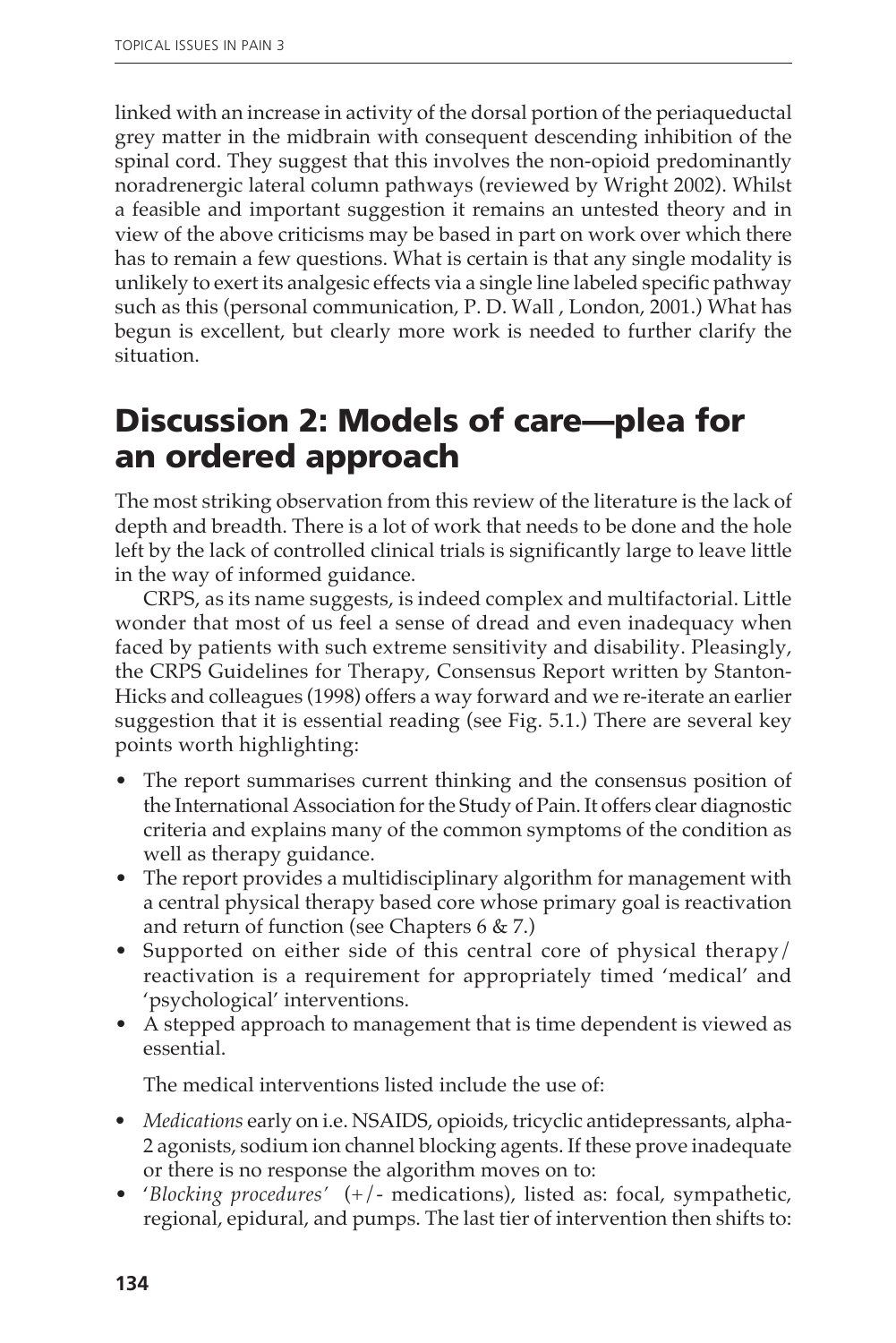• '*Neurostimulation'* (+/- medications), being either peripheral or epidural.

The supporting psychological interventions proposed include: *Counselling* that deals with expectations, motivation, control, family and 'diary'; *Behaviour*; *Relaxation*; *Imagery*; *Hypnosis;* and *Coping Skills*.



**Fig. 5.1** A slightly modified version of the algorithm of management suggested by Stanton-Hicks et al 1998.

*Adapted from: Stanton-Hicks et al 1998 Complex regional pain syndromes: guidelines for therapy. The Clinical Journal of Pain 14:155–166.*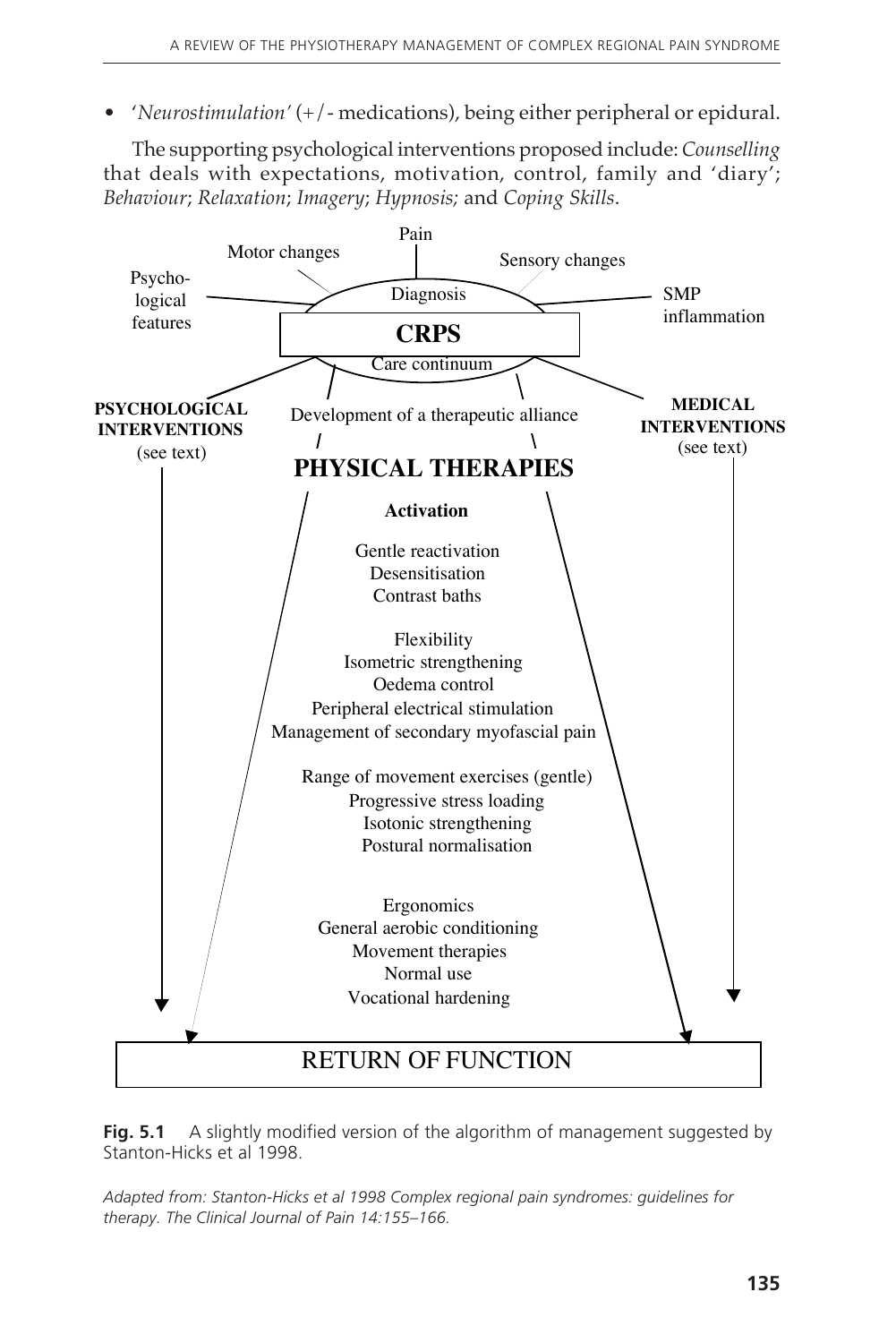The authors suggest that 'failure' to achieve improvement after three weeks of the commencement of each stage (see Fig. 5.1) indicates the need for involvement of these other specialties in the management process. Importantly, they point out that patients require maximum support throughout and that any person refractory to therapy should not feel as though they have failed.

Interestingly, they indicate the first and most important stage of the activation process is the development of a good rapport between the patient and the therapist and the development of a 'therapeutic alliance.' Once achieved, the next step is to move onto the desensitisation, mobilisation and motivation phase (see Chapters 6 & 7.) They state 'it is essential that movement phobia be overcome and the patient begin to actually move and allow the limbs to be touched.'

The report suggests that concomitant conditions that continue to 'input' nociceptive information into the CNS such as myofascial problems, may require appropriate attention.

The next phase involves strengthening, stress loading and general aerobic conditioning to support the general and continued reactivation achieved.

The statement that 'It is particularly important to avoid aggressive or passive range of motion (ROM) tests, especially in an extremity that is insensate after regional anaesthetic blockade' is noteworthy since it is in stark contrast to traditional approaches that promote 'aggressive' and insensitive attitudes to this condition. It still seems common for therapists, clinicians and anaesthetists to be under the impression that therapy is best started as soon as someone has received a nerve block. This may be inappropriate practice and is certainly not based on any credible evidence available. It can be argued that the benefits of movement on this condition involve and require normal proprioceptive feedback to the nervous system. This would be impossible during or immediately after the blocking procedure, particularly where there has been a tourniquet applied since ischaemia, produced by a tourniquet, primarily blocks the activity of large myelinated nerve fibres (Thacker 1996). Other dangers that might apply to this approach involve the exercising of dysfunctional tissues in potentially ischaemic conditions. This is known to have a deleterious effect on soft tissue healing (Tim Watson, personal communication, London 2001).

The final step of the treatment algorithm aims at full functional restoration. This stage may include vocational rehabilitation, functional capacity measurement and other interventions geared at normal use of the affected limb. The report emphasises the need to include the role of employee education to allow early, albeit modified, return to work. As already outlined there is also a focus of attention on the use of psychological management and the role of cognitive behavioural management strategies.

The authors state clearly that the biggest obstacle to patient progression is pain and subsequent fear avoidance (see Part 2 in Volume 1 of this series.) They make a clear statement that unacceptable pain requires effective treatment and this is a key indicator for the need for pharmocotherapy,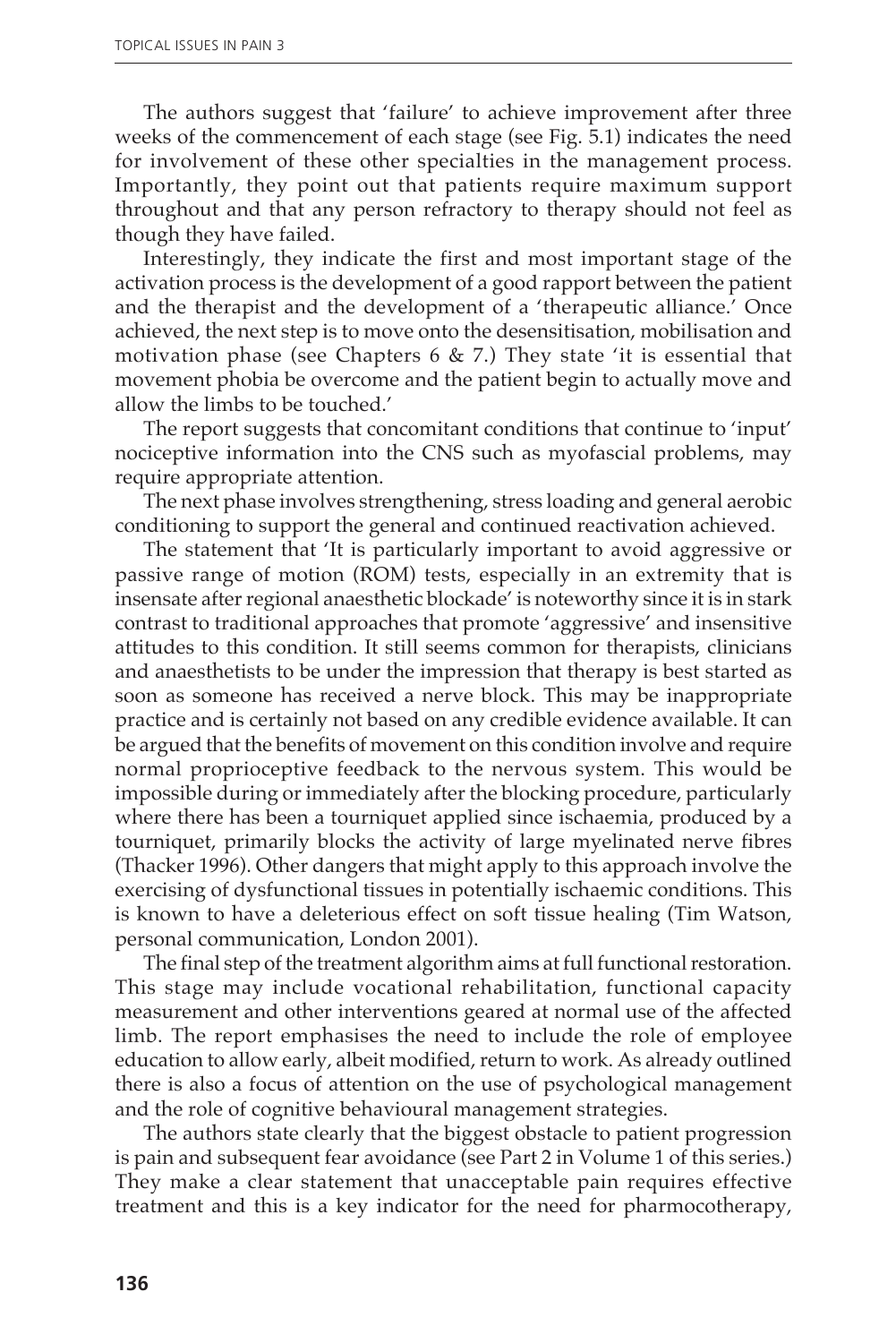regional blocks, neurostimulation etc. Thus, while physical function is the driver for the algorithm, interventions beyond those outlined in Figure 5.1 are only implemented to allow continued progression. The report is important and unique in that it sets out a broad based multidisciplinary rationale for appropriate treatment selection and progression.

The report usefully outlines in moderate detail the pharmacological and invasive procedures listed above. It also gives some evidence for and against their use and their known efficacy. Mechanisms of action and dosage are briefly outlined and a 'quick guide' is provided to this massive topic. Special attention is given to the topic of CRPS in children, not only with respect to direct management but also to the support and involvement of parents. Specific references are included offering a good first stop for the interested reader.

The recommendations of this report are as yet unproven. However, it is an exciting piece of work for physiotherapists whose input forms the central core of the reactivation process. It is also a rational, well structured and staged approach. In so doing, it takes physiotherapy away from the haphazard trial and error approaches discussed earlier and for which we seem best known. An excellent start for physiotherapy would be to implement the approach and, at some stage, audit and publish outcomes. If proven to be of value it would serve to challenge trends towards unstructured multi-interventions. Here of course, outcomes are impossible to ascribe accurately to one aspect, one intervention or one modality that might be involved in the care. The advice here is to not be charmed by those who advocate easily achieved outcomes using single modalities as core components of their approaches (see Muramatsu et al 1998, as a typical example). Rather, see CRPS, defined by its very nature, as a complex and multifactorial problem that requires a multifactorial, open minded and compassionate approach.

## **Conclusion**

Three main issues arise with CRPS:

- 1. Proof of the efficacy of physiotherapy modalities and skills in treatment and management is clearly lacking.
- 2. Until relatively recently, there has not been a clear framework on which to base any intervention. Whether a particular modality works, whatever the discipline, may be largely down to hope, faith, and luck. Patients with CRPS and many patients with other chronic pains, if medicine is honest, are dumped onto physiotherapy. We are the option that takes a bit of time up and moves the difficult patient out of the consulting room hopefully never to return. The proposals of Stanton-Hicks et al (1998) that were reviewed above provide a constructive, multidisciplinary and multidimensional approach that is bathed in strong mutual crossdisciplinary respect. The hope is that all those involved will be interested in playing a part in patient outcomes and as a result work together for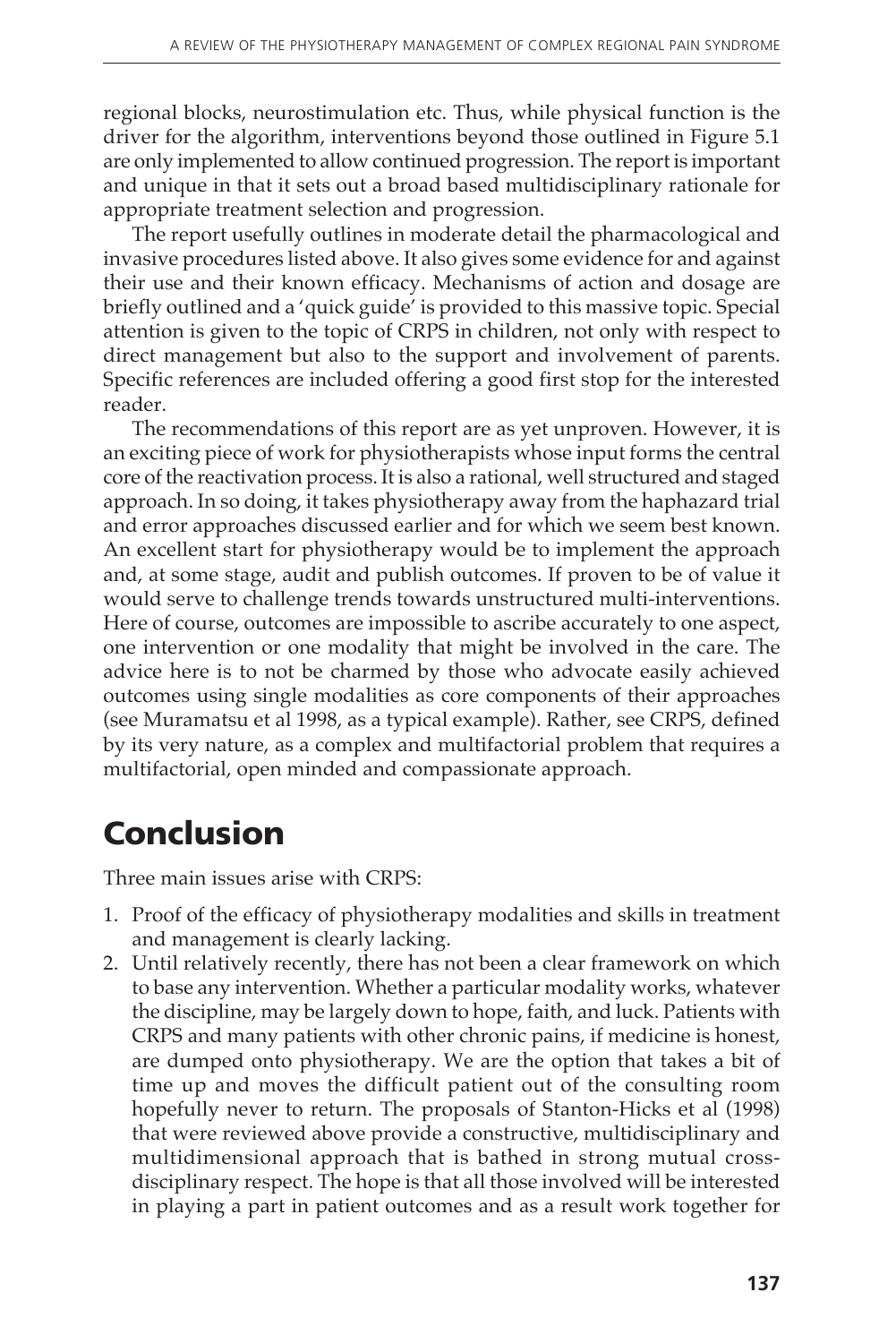this common goal. The guidelines are clear, graded, and have long term objectives that seem sound and exciting and are a logical option to adopt. What is pleasing is that the right sort of physiotherapy provides the core component of therapy.

3. If the approach proposed by Stanton-Hicks et al (1998) is agreed and adopted it means that mechanistic, tissue targeted and modality dominated therapies, that are the mainstay of most current physiotherapy treatments, and still form a dominant part of training, will have to take a significant back seat in the future management of patients with conditions like CRPS. There are a great many new skills to learn, but most challenging of all is the appreciation and application of important new models of care (see Chapter 8 this volume and Muncey chapters in Volumes 4 and 2).

#### **REFERENCES**

- Appenzeller O 1990 The Autonomic Nervous System. An Introduction to the Basic and Clinical Concepts, 4th edn. Elsevier, Amsterdam
- Bell C 1983 Vasodilator neurons supplying skin and skeletal muscle of the limbs. Journal of the Autonomic Nervous System 7:257–262
- Boas R 1999 Workshop Presentation, 9th World Congress on Pain. International Association for the Study of Pain. Austria
- Carlson LR, Watson HK 1988 Treatment of reflex sympathetic dystrophy using the stress loading program. Journal of Hand Therapy 1:149–154
- Chan CS, Chow SP 1981 Electroacupuncture in the treatment of post-traumatic dystrophy (Sudeck's atrophy). British Journal of Anaesthesia 53:899–902
- Charlton JE 1991 Managagement of sympathetic pain. In: Wells JCD, Woolf CJ (eds) Pain Mechanisms and Management. British Medical Bulletin 47 (3):601–618
- Chiu TW, Wright A 1996 To compare the effects of different rates of application of a cervical mobilisation technique on sympathetic outflow to the upper limb in normal subjects. Manual Therapy 1:4:198–203
- Ernst E, Resch L, Fialka V, Ritter-Dittrich D, Alcamioglu Y, Chen O, Leitha T, Kluger R 1995 Traditional acupuncture for reflex sympathetic dystrophy: A randomised sham-controlled, double blind trial. Acupuncture in Medicine 13(2):78–81
- Fitzpatrick AF 2000 Clinical Practice Guidelines. Reflex sympathetic dystroph/ complex regional pain syndrome. Reflex Sympathetic Dystrophy Association of America
- Frazer FW 1978 Persistent post sympathetic pain treated by connective tissue massage. Physiotherapy 64(7):211–212
- Fredorczyk J 1997 The role of physical agents in modulating pain. Journal of Hand Therapy 10:110–121
- Gifford LS 1998 Output mechanisms. In: Gifford LS (ed) Topical Issues in Pain 1. Whiplash—science and management. Fear-avoidance beliefs and behaviour. CNS Press, Falmouth 81–91
- Grunert BK, Devine CA, Sanger JR, Matloub HS, Green D 1990 Thermal selfregulation for pain control in reflex sympathetic dystrophy syndrome. Journal of Hand Surgery 15A (4):615–618
- Hannington-Kiff JG 1984 Pharmacological target blocks in hand surgery and rehabilitation. Journal of Hand Surgery 9B(1):29–36
- Harden RN 2000 A clinical approach in complex regional pain syndrome. Clinical Journal of Pain 16:S26–S32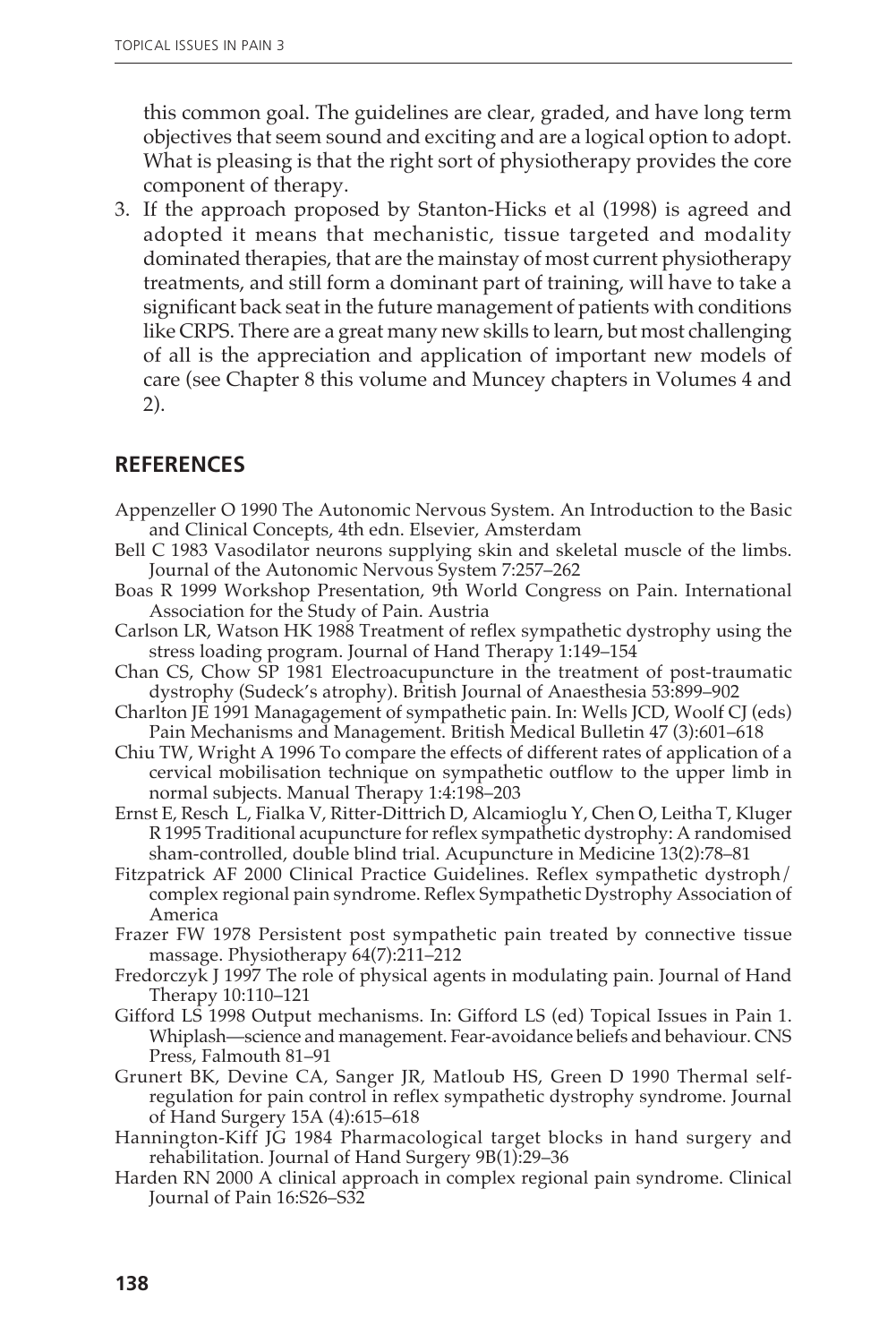- Harding V 1999 The role of movement in acute pain. In: Max M (ed) Pain—an updated review. Refresher course syllabus. IASP Press, Seattle 159–169
- Hardy MA, Hardy SGP 1997 Reflex sympathetic dystrophy: The clinicians perspective. Journal of Hand Therapy 10:137–150
- Hareau J 1996 What makes treatment for reflex sympathetic dystrophy successful? Journal of Hand Therapy 9:367–370
- Harris W, Wagnon RJ 1987 The effects of chiropractic adjustments on distal skin temperature. Journal of Manipulative and Physiological Therapeutics 12 (2):57– 60
- Headley B 1987 Historical perspective of causalgia. Management of sympathetically maintained pain. Physical Therapy 67 (9):1370–1374
- Hooshmand H 1993 Chronic pain: Reflex sympathetic dystrophy prevention and management. CRC Press. Boca Raton
- Janig W 1993 Pain and the autonomic nervous system: Pathophysiological mechanisms. In: Bannister R, Mathias C J (eds) Autonomic Failure, 3rd edn. Oxford University Press, Oxford
- Johnson JM, Pergola PE, Liao FK, Kellog DL, Crandall CG 1995 Skin of the dorsal aspect of the human hands and fingers possess an active vasodilator system. American Journal of Physiology 267:948–954
- Kappler RE, Kelso AF 1984 Thermographic studies of skin temperature in patients receiving osteopathic manipulation treatment for peripheral nerve problems. Journal of the American Osteopathic Association 84 (1):126–127
- Kunimoto M, Kirno K, Karlson T, Wallin BG 1992 Non linearity of skin resistance to intraneural electrical stimulation of sudomotor nerves. Acta Physiologie Scandinavia 146 (3):385–392
- Lampen-Smith RA 1997 Complex regional pain syndrome I (RSD) and the physiotherapeutic intervention. New Zealand Journal of Physiotherapy 4:19–23
- Larson NL, Watson MW, Kelso AF 1980 Effectiveness of manipulative treatments for parasthesias with peripheral nerve involvement. Journal of the American Osteopathic Association 80 (3):114(Abs)
- Leo KC 1983 Use of electrical stimulation at acupuncture points for the treatment of reflex sympathetic dystrophy in a child. Physical Therapy 63:957–959
- Lindblad LE, Ekenvall L, Klingstedt C 1990 Neural regulation of vascular tone and cold induced vasoconstriction in the human finger skin. Journal of the Autonomic Nervous System 30:169–174
- Low A, Reed A 1994 Electrotherapy Explained: Principles and practice 2nd edn. Butterworth-Hienemann, Oxford
- Low J 1994 Electrotherapeutic modalities. In: Wells PE, Frampton V, Bowsher D (eds) Pain Management by Physiotherapy. Butterworth Heinemann, Oxford 140– 176
- Main CJ, Spanswick CC 2000 Pain Management. An interdisciplinary approach. Churchill Livingstone, Edinburgh
- Martin D (1996) Interferential therapy. In: Kitchen S, Bazin S (eds) Clayton's Electrotherapy 10th edn. Saunders, London
- Mathias CJ, Bannister R 1993 Investigation of autonomic disorders. In : Bannister R, Mathias CJ (eds) Autonomic Failure 3rd edn. Oxford University Press, Oxford
- Melzack R 1994 Folk medicine and the sensory modulation of pain. In: Wall PD, Melzack R (eds) Textbook of Pain 3rd edn. Churchill Livingstone, Edinburgh
- Muramatsu K, Kawai S, Akino T, Sunago K, Doi K 1998 Treatment of chronic regional pain syndrome using manipulation therapy. Regional Anaesthesia 44(1):189– 192
- Peterson N, Vincenzino W, Wright A 1993 The effects of a cervical mobilisation technique on sympathetic outflow to the upper limb in normal subjects. Physiotherapy Theory and Practice 9:149–156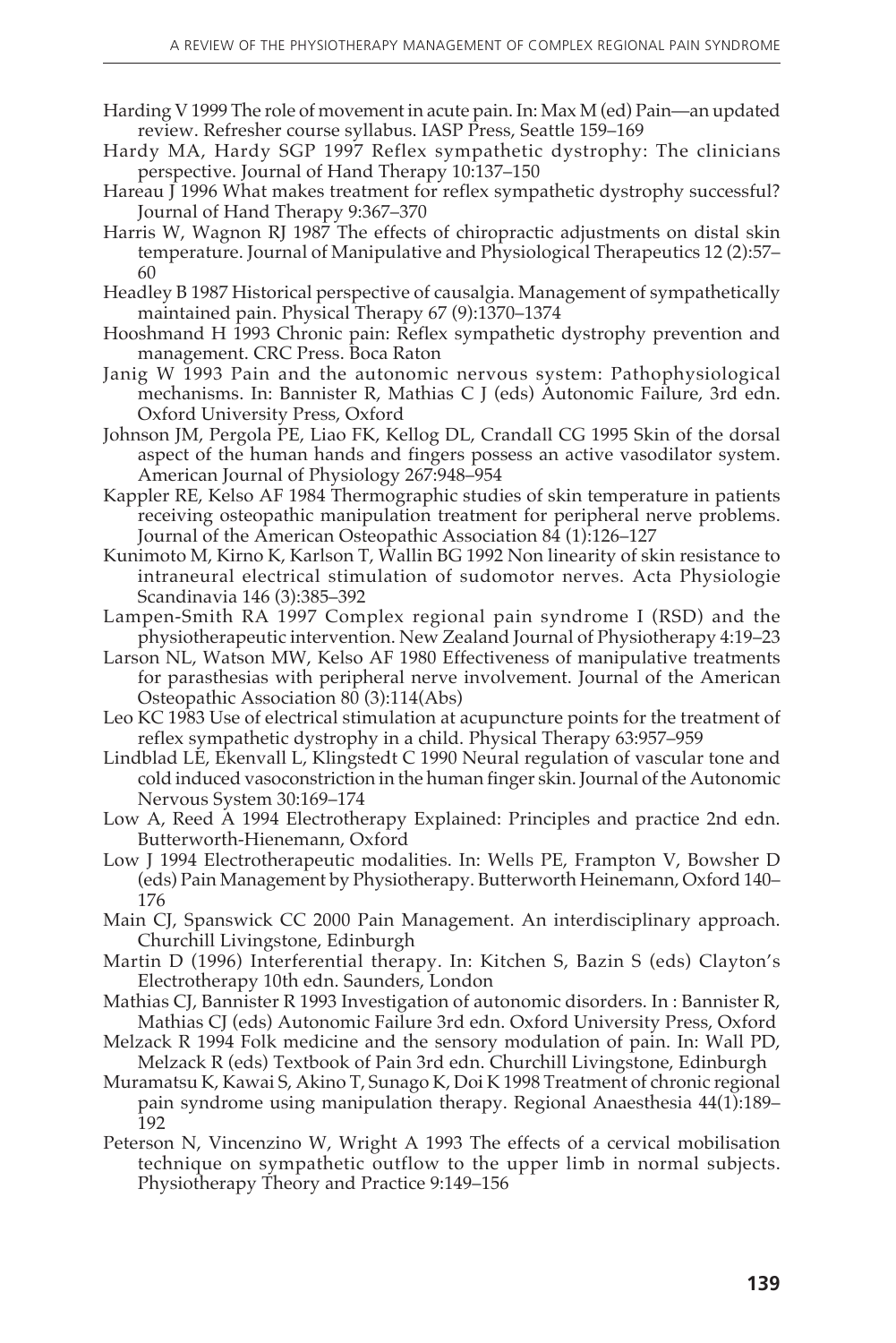- Portwood MM, Lieberman JS, Taylor R 1987 Ultrasound treatment of reflex sympathetic dystrophy. Archives of Physical Medicine and Rehabilitation 68:116–118
- Savage B 1984 Interferential Therapy. Faber and Faber, London
- Scerbo AS, Freedman LW, Raine A, Dawson ME, Venables PH 1992 A major effect of recording site on measurement of electrodermal activity. Psychophysiology 29(2):241–246
- Slater H 1991 Adverse neural tension in the sympathetic trunk and sympathetic maintained pain syndromes. In. Proceedings of the Seventh Biennial Conference of the Manipulative Physiotherapist Association of Australia
- Slater H 1995 An investigation of the physiological effects of the sympathetic slump on peripheral sympathetic nervous system function in patients with frozen shoulder. In: Shacklock M (ed) Moving in on pain. Butterworth Heinemann, Sydney
- Slater H 2001 Vegetatives nervensystem In: Van den Berg F (ed) Angewandte Physiologie: 3 Therapie, Training, Tests. Georg Thieme Verlag, Stuttgart
- Slater H, Vincenzino G, Wright A 1994 'Sympathetic slump': The effects of a novel manual therapy technique on peripheral sympathetic nervous system dysfunction. The Journal of Manual and Manipulative Therapy 2 (4):156–162
- Slater H, Wright A, Vincenzino G 1993 Physiological effects of the sympathetic slump on peripheral sympathetic nervous system function. In: Integrating Approaches. Proceedings of the Eighth Biennial Conference of the Manipulative Physiotherapist Association of Australia
- Stanton-Hicks M 1998 Management of patients with complex regional pain syndromes. PSNS SIG Newsletter. IASP Press, Seattle
- Stanton-Hicks M, Baron R, Boas R, Gordh T, Harden RN, Hendler N, Koltzenberg M, Raj P, Wilder R 1998 Complex regional pain syndrome: Guidelines for therapy. Clinical Journal of Pain 14:155–166
- Stanton-Hicks M, Janig W, Hassenbusch S, Haddox J D, Boas R, Wilson P 1995 Reflex sympathetic dystrophy: Changing concepts and taxonomy. Pain 63:127–133
- Taylor-Mullins PA 1989 Management of common chronic pain problems of the hand. Physical Therapy. 69 (12):1050–1058
- Thacker MA 1995 The effect of 'self sympathetic slumping' on peripheral sympathetic nervous system activity. MSc Thesis. University College London. London University
- Thacker MA 1996 Early intervention in the management of complex regional pain syndrome I. Does it make a difference? Abstract, Pain Society of Great Britain Annual Scientific Meeting
- Thomas D 1996 Physiotherapy and rehabilitation of upper extremity reflex sympathetic dystrophy. Clinical Orthopaedics 1 (2):339–360
- Uncini A, Pulman SL, Lovelace RE, Gambi D 1988 The sympathetic skin response: Normal values, elucidation of afferent components and application limits. Journal of Neurological Science 87 (2-3):299–306
- Vincenzino B, Collins D, Wright A 1996 The initial effects of a cervical spine manipulative physiotherapy treatment on the pain and dysfunction of lateral epicondylalgia. Pain 68: 69–74
- Vincenzino G, Cartwright T, Collins DM, Wright A 1999 An investigation of stress and pain perception during manual therapy in asymptomatic subjects. European Pain Journal 3:13–18
- Vincenzino G, Collins D, Wright A 1994 Sudomotor changes influenced by neural mobilisation techniques in asymptomatic subjects. The Journal of Manual and Manipulative Therapy 2(2):66–74
- Vincenzino G, Collins DM, Benson HAE, Wright A 1998 The interrelationship between manipulation induced analgesia and sympathoexcitation. Journal of Manipulative and Physiological Therapeutics 7(12): 448–453